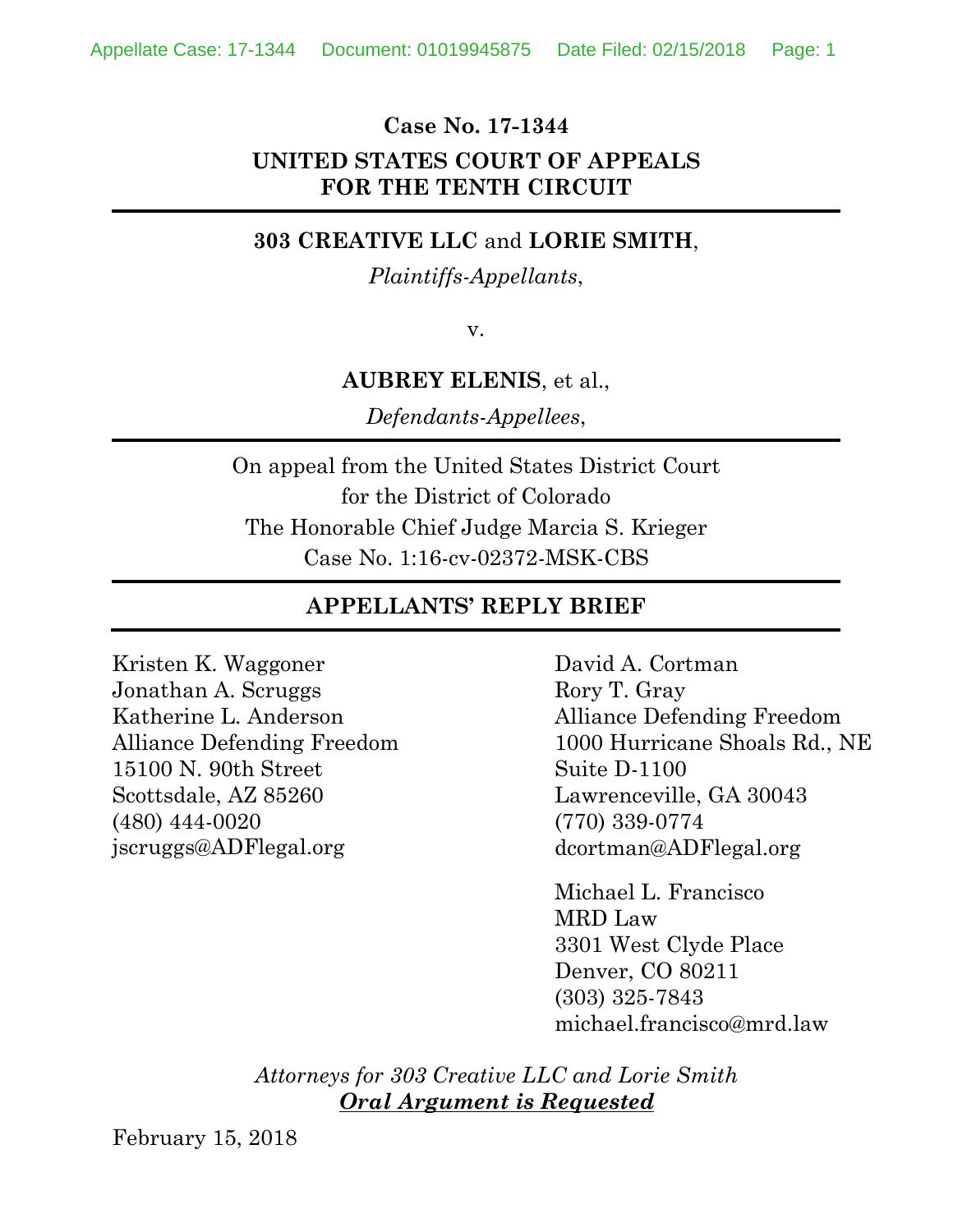# **Table of Contents**

|           | This Court has appellate jurisdiction to review this appeal2                                                       |
|-----------|--------------------------------------------------------------------------------------------------------------------|
|           | This Court should not stay this appeal because a stay would                                                        |
|           | The federal courts have standing to review Lorie's speech                                                          |
|           | Lorie deserves a preliminary injunction and summary<br>judgment against the speech mandate and publication ban. 11 |
| A.        |                                                                                                                    |
| <b>B.</b> | The speech mandate compels speech based on content                                                                 |
| $\rm C$ . | Colorado continues to advocate for the unfettered power                                                            |
| D.        | The publication ban silences speech based on content                                                               |
| Е.        | The speech mandate and publication ban impose<br>22                                                                |
| F.        | The speech mandate and publication ban violate Lorie's                                                             |
| G.        | The speech mandate and publication ban fail strict<br>25                                                           |
|           |                                                                                                                    |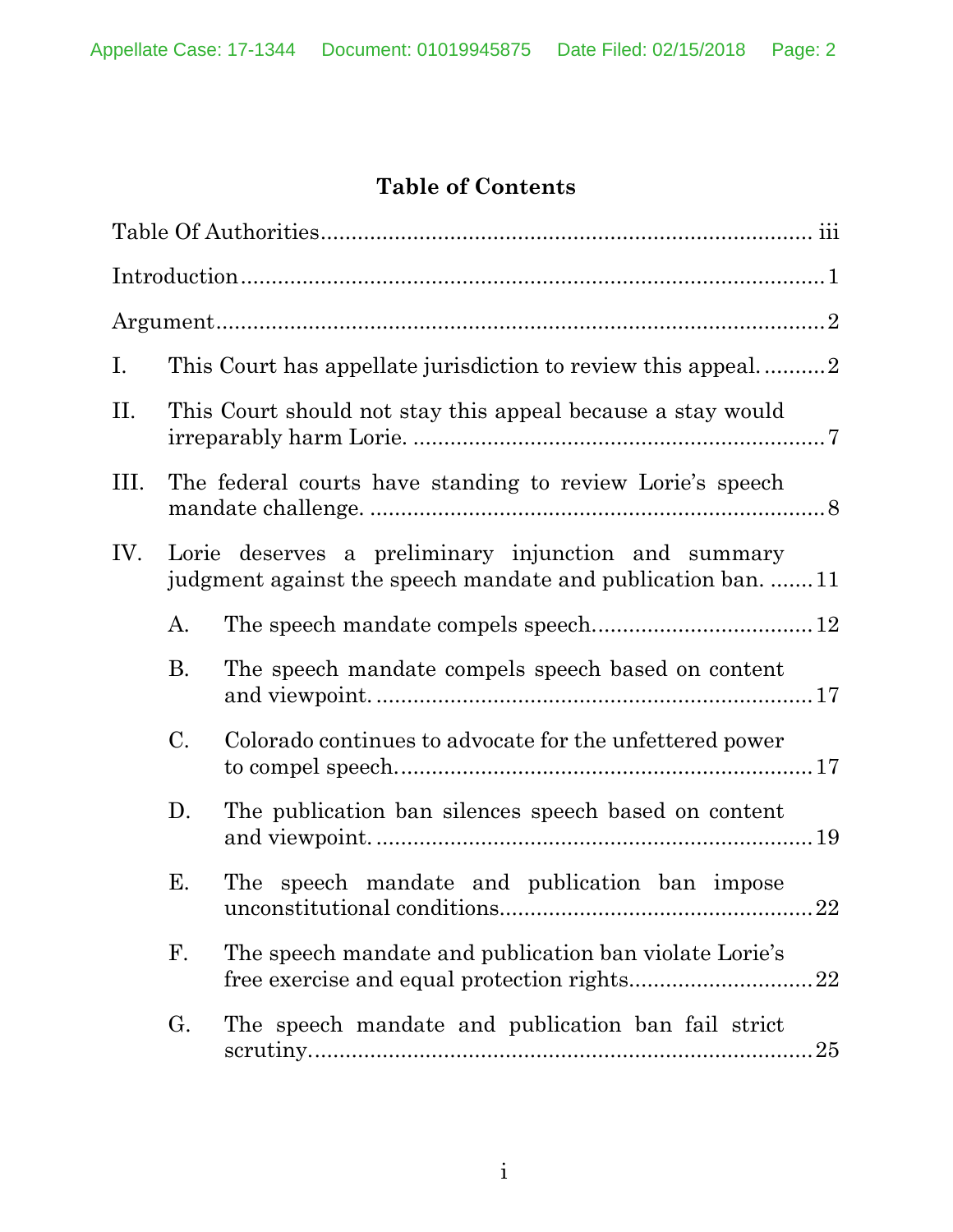|                | H. The publication ban is vague, overbroad, and allows  |  |
|----------------|---------------------------------------------------------|--|
| $\mathbf{I}$ . | Lorie satisfies the remaining factors for a preliminary |  |
|                |                                                         |  |
|                |                                                         |  |
|                |                                                         |  |
|                |                                                         |  |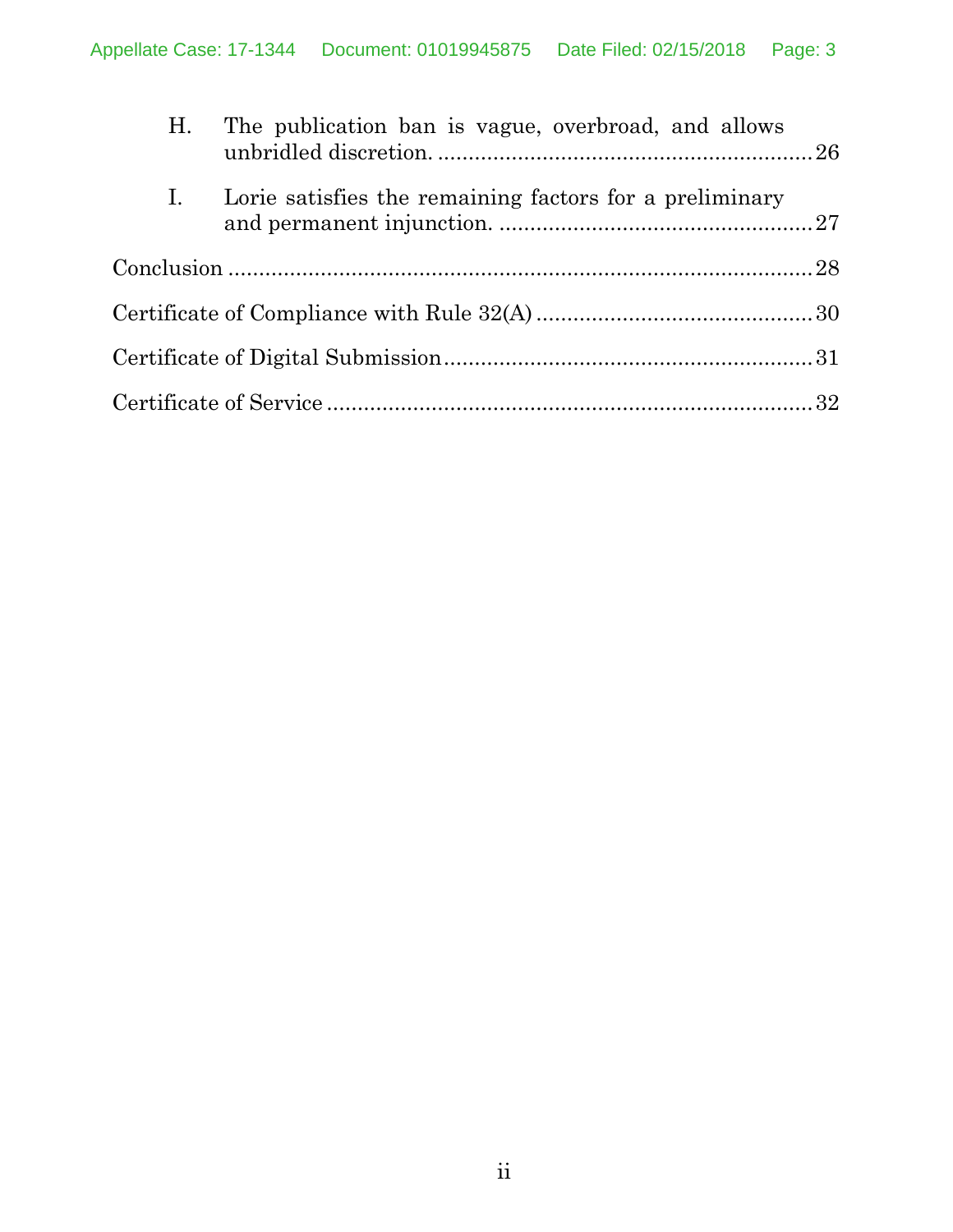# **Table Of Authorities**

## *Cases*

| Ampersand Publishing, LLC v. NLRB,                                                                    |  |
|-------------------------------------------------------------------------------------------------------|--|
| Associates & Aldrich Co. v. Times Mirror Co.,                                                         |  |
| Awad v. Ziriax,                                                                                       |  |
| Axson-Flynn v. Johnson,                                                                               |  |
| Babbitt v. United Farm Workers National Union,                                                        |  |
| Ben Ezra, Weinstein, & Co. v. America Online, Inc.,                                                   |  |
| Boy Scouts of America v. Dale,                                                                        |  |
| Brush & Nib Studio, LC v. City of Phoenix,<br>No. CV 2016-052251 (Ariz. Super. Ct. Sept. 19, 2016) 18 |  |
| Citizens United v. Federal Election Commission,                                                       |  |
| City of Lakewood v. Plain Dealer Publishing Co.,                                                      |  |
| Claybrooks v. American Broadcasting Companies, Inc.,                                                  |  |
| Consolidated Edison Co. of N.Y. v. Public Service Commission,                                         |  |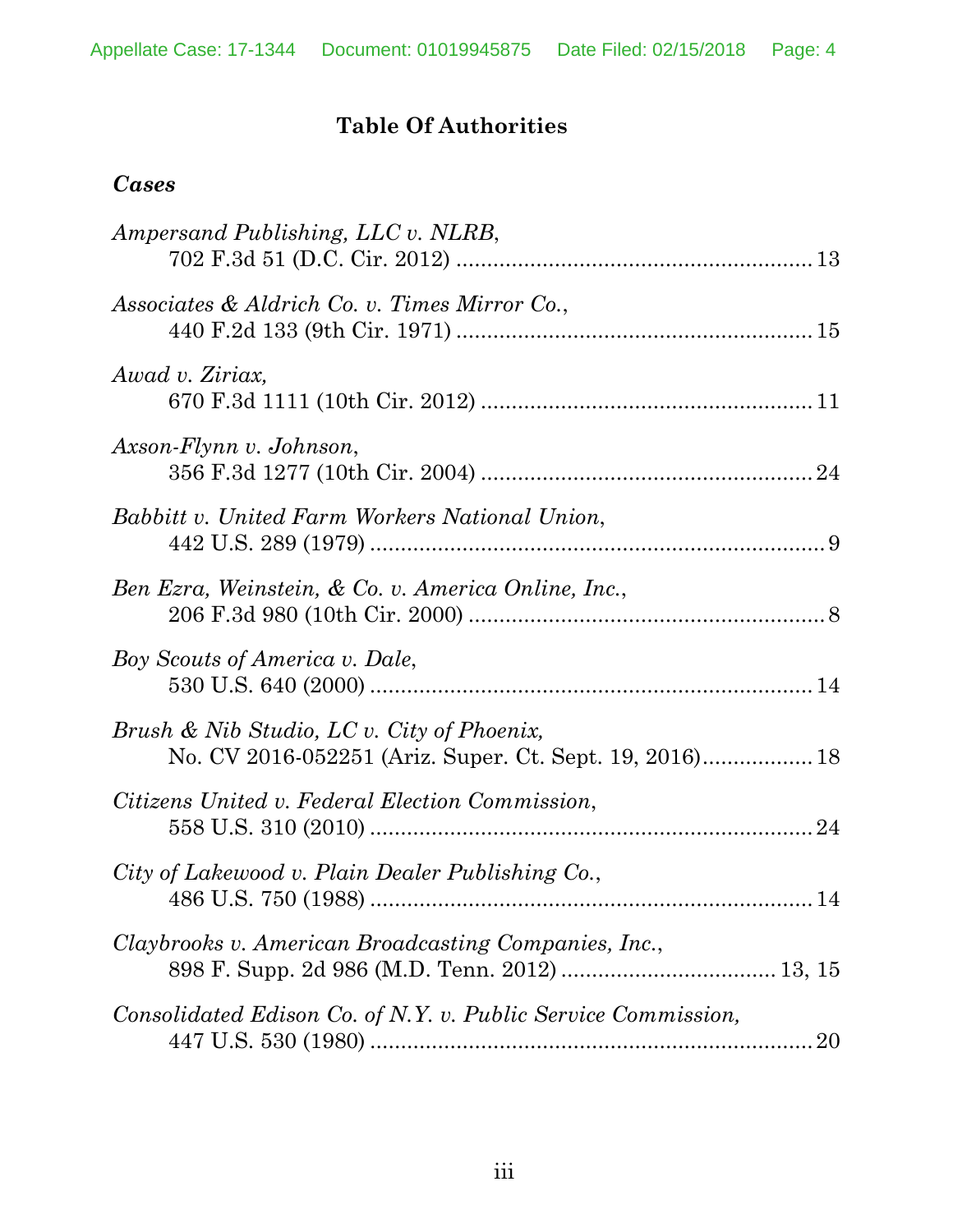| Craig v. Masterpiece Cakeshop, Inc.,                                                                |  |
|-----------------------------------------------------------------------------------------------------|--|
| Cressman v. Thompson,                                                                               |  |
| Crystal Clear Communications, Inc. v. Southwest Bell<br><i>Telephone</i> Co.,                       |  |
| Denius v. Dunlap,                                                                                   |  |
| Dominion Video Satellite, Inc. v. EchoStar Satellite Corp.,                                         |  |
| E.E.O.C. v. Kerrville Bus Co.,                                                                      |  |
| Elane Photography, LLC v. Willock,                                                                  |  |
| <i>Employment Division, Department of Human Resources</i><br>of Oregon v. Smith,                    |  |
| Finley v. National Endowment for the Arts,<br>100 F.3d 671 (9th Cir. 1996), rev'd on other grounds, |  |
| First National Bank of Boston v. Bellotti,                                                          |  |
| Flood v. ClearOne Communications, Inc.,                                                             |  |
| Forest Guardians v. Babbitt,                                                                        |  |
| <i>Frudden v. Pilling,</i>                                                                          |  |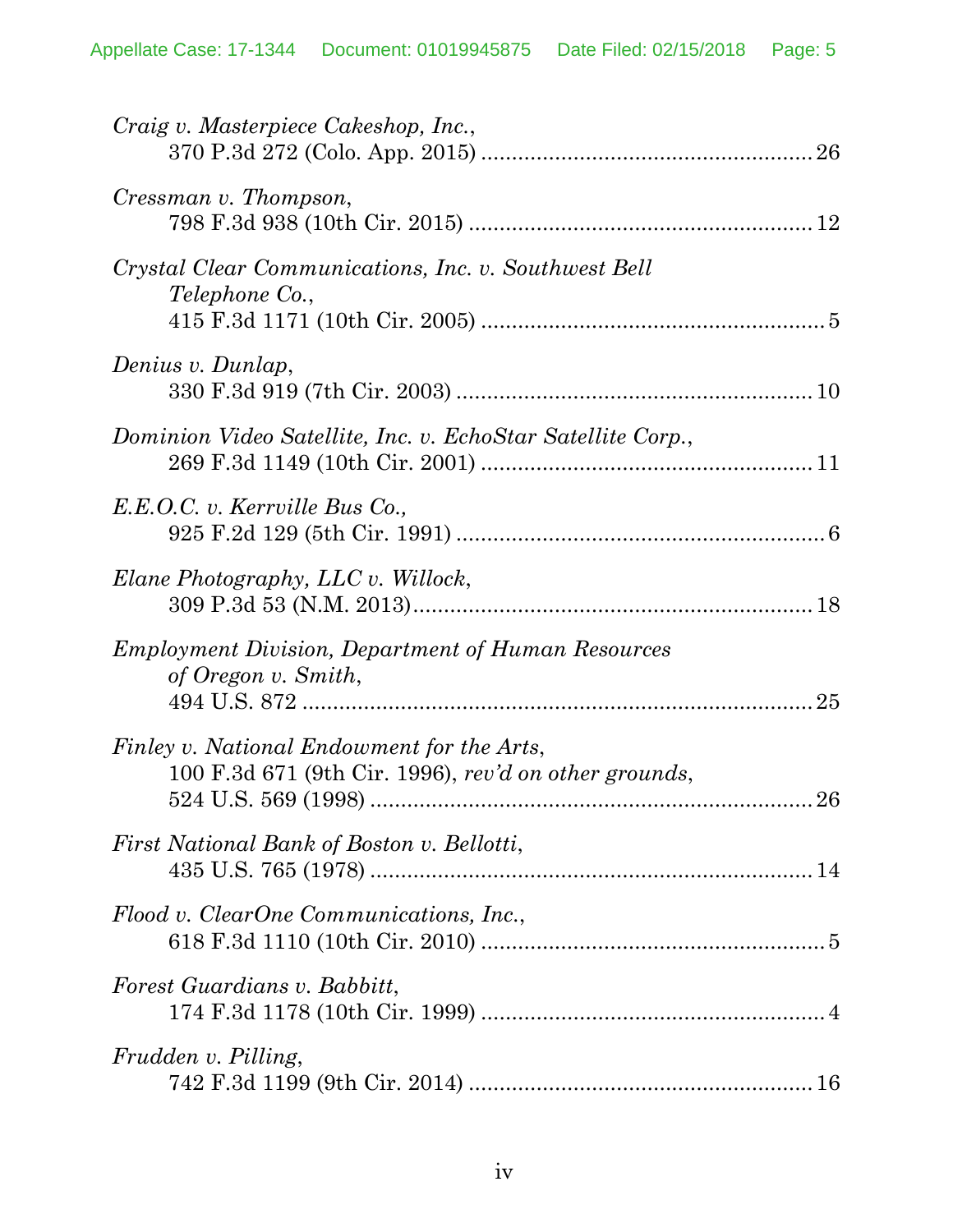| Giboney v. Empire Storage & Ice Co.,                                                                                                 |
|--------------------------------------------------------------------------------------------------------------------------------------|
| Greene v. McElroy,                                                                                                                   |
| Groswirt v. Columbus Dispatch,                                                                                                       |
| Hurley v. Irish-American Gay, Lesbian and Bisexual<br>Group of Boston,                                                               |
| In re Gifford v. McCarthy,                                                                                                           |
| Jian Zhang v. Baidu.com Inc.,                                                                                                        |
| Landis v. North American Co.,                                                                                                        |
| Langdon v. Google, Inc.,                                                                                                             |
| Masterpiece Cakeshop, Ltd. v. Colorado Civil Rights Commission,<br>137 S. Ct. 2290, cert. granted (June 26, 2017) (No. 16-111) 7, 16 |
| McCauley v. University of the Virgin Islands,                                                                                        |
| Mink v. Suthers,                                                                                                                     |
| NAACP v. Button,                                                                                                                     |
| New York Times Co. v. Sullivan,                                                                                                      |
| Obergefell v. Hodges,                                                                                                                |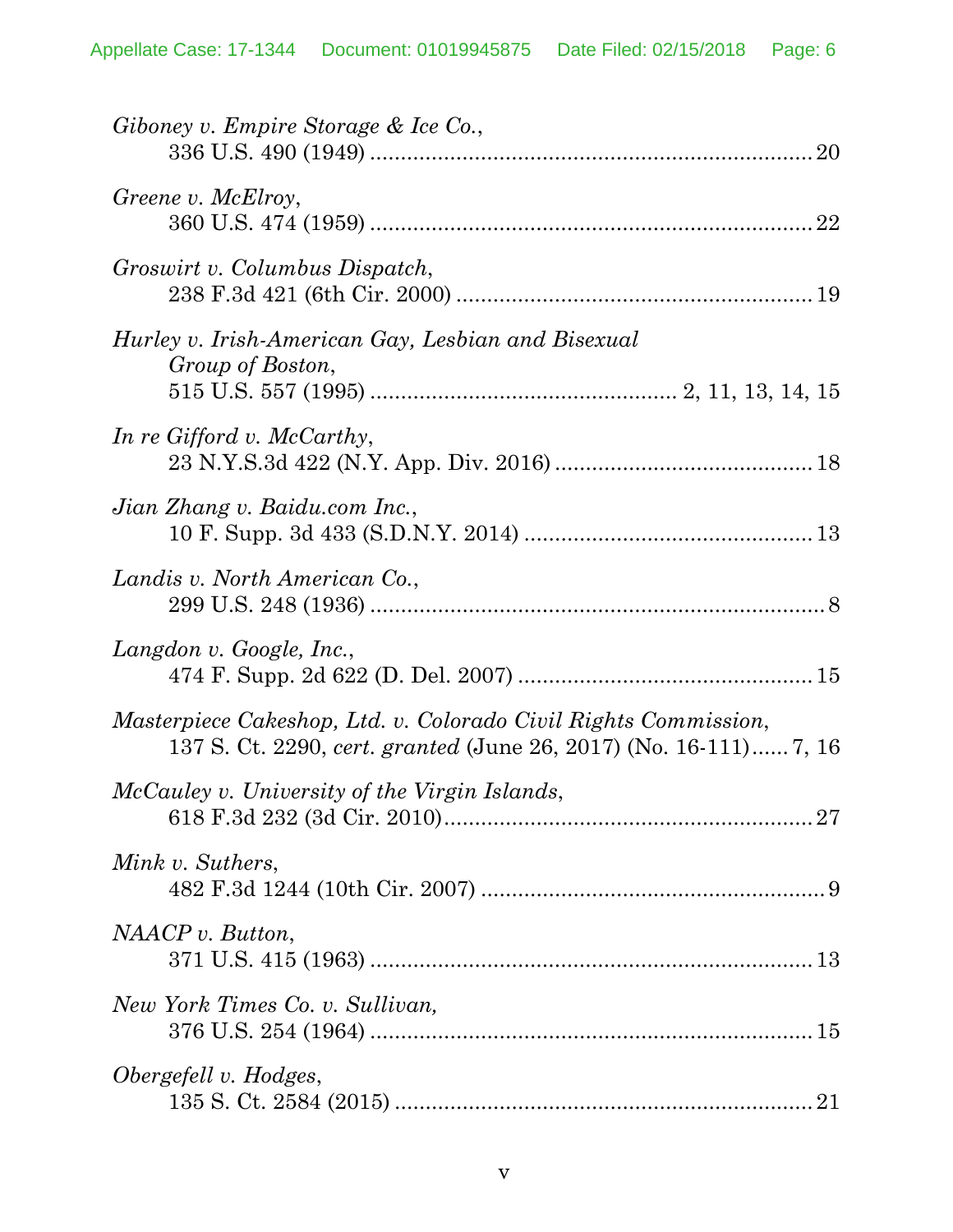| <i>Pacific Gas &amp; Electric Co. v. Public Utilities Commission of</i><br>California,  |
|-----------------------------------------------------------------------------------------|
| Perry v. Sindermann,                                                                    |
| Petrella v. Brownback,                                                                  |
| Riley v. National Federation of the Blind of North Carolina,                            |
| Rumsfeld v. Forum for Academic & Institutional Rights, Inc.,                            |
| State v. Arlene's Flowers, Inc.,                                                        |
| Telescope Media Group v. Lindsay,<br>No. 0:16-cv-04094, 2017 WL 4179899                 |
| Tenafly Eruv Association, Inc. v. Borough of Tenafly,                                   |
| <i>Treanor v. Washington Post Co.,</i>                                                  |
| United Food & Commercial Workers Union v. Southwest Ohio<br>Regional Transit Authority, |
| United States v. Ahidley,                                                               |
| United States v. Williams,                                                              |
| Virginia v. American Booksellers Association, Inc.,                                     |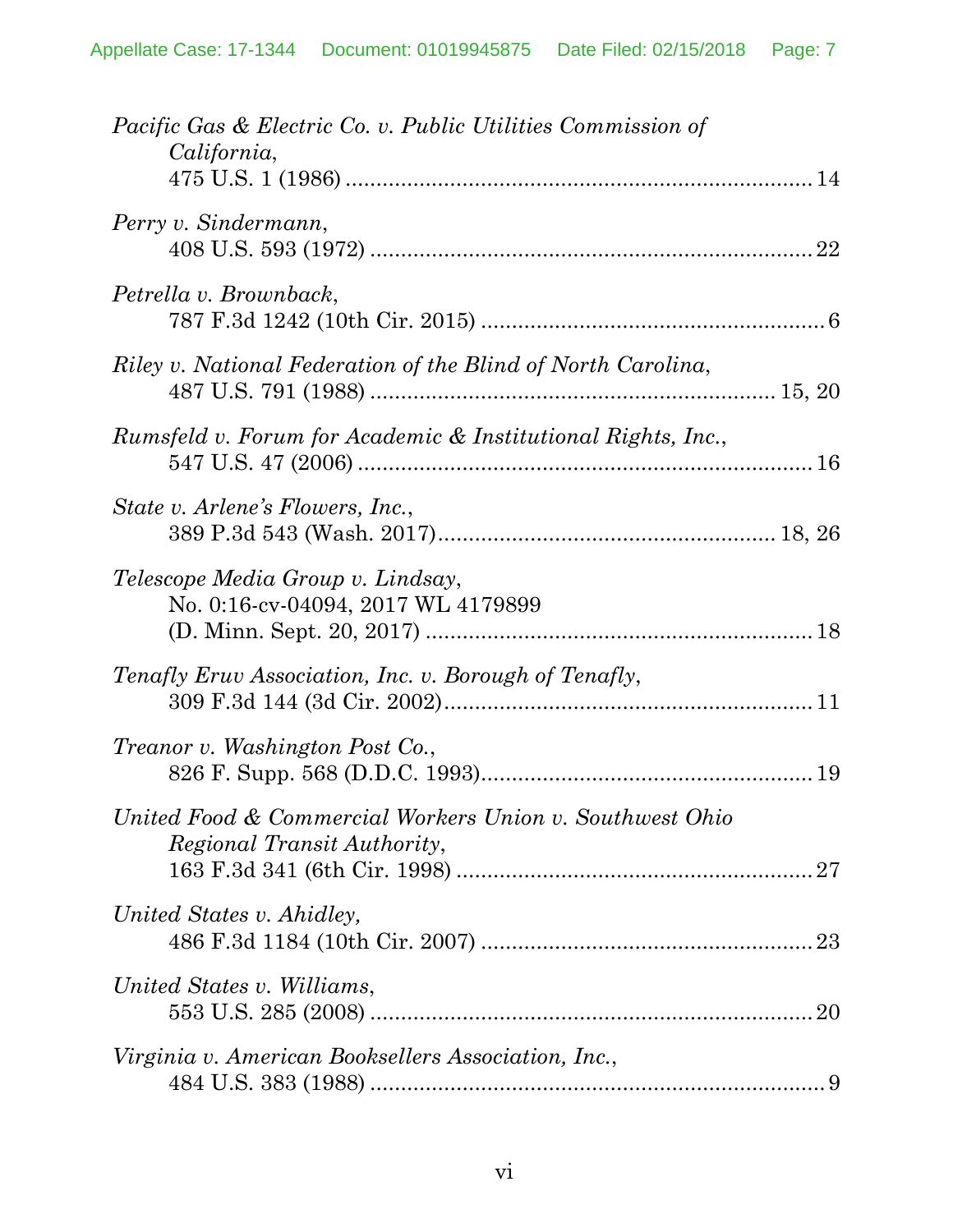| Ward v. Utah,                                                 |  |
|---------------------------------------------------------------|--|
| Washington State Grange v. Washington State Republican Party, |  |
| West Virginia State Board of Education v. Barnette,           |  |
| Wichita Eagle & Beacon Publishing Co. v. N.L.R.B.,            |  |
| Wooley v. Maynard,                                            |  |

# *Statutes*

|--|--|

# *Other Authorities*

|                   | Eugene Volokh, The "Speech Integral to Criminal Conduct" |  |
|-------------------|----------------------------------------------------------|--|
| <i>Exception,</i> |                                                          |  |
|                   |                                                          |  |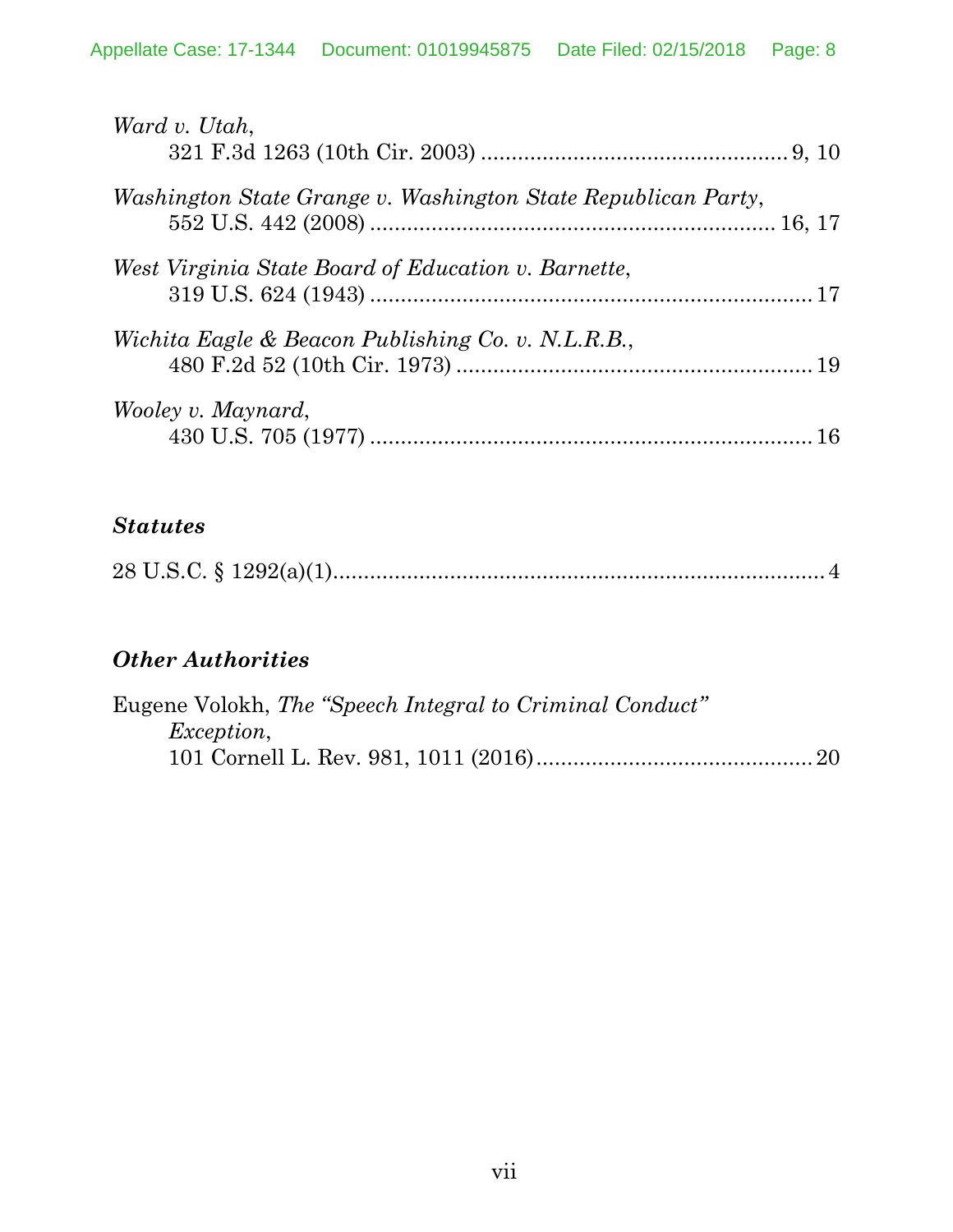#### **Introduction**

Appellant Lorie Smith seeks the freedom to decide what to say and what not to say.<sup>1</sup> Colorado seeks the limitless authority to deny that freedom. Through an unusual application of the Colorado Anti-Discrimination Act ("CADA"), Colorado compels Lorie to create and publish content that violates her religious beliefs, forbids her to create content her beliefs demand, and ignores her willingness to serve all people regardless of who they are. Nothing justifies this attack on speaker autonomy.

Yet Colorado tries to shield its attack, asking this Court to delay this appeal because of a pending Supreme Court case, or dismiss it entirely because Lorie has not yet violated the law. But Lorie cannot exercise her constitutional rights now for fear of unjust punishment. She chills her speech, suffering irreparable harm every day she waits for a ruling. To deny or delay her appeal would only validate this harm, defeat the purpose of the interlocutory appeal statute, and allow Colorado to insulate its unconstitutional acts from review.

On the merits, Colorado admits that Lorie is engaged in speech, and concedes that under CADA she must compose unwanted graphics and words like "You're Invited. Mike and Stewart … We invite you to celebrate our marriage." It's defense? That it can compel any

 <sup>1</sup> Unless context dictates otherwise, references to "Lorie" refer to both Plaintiff-Appellants.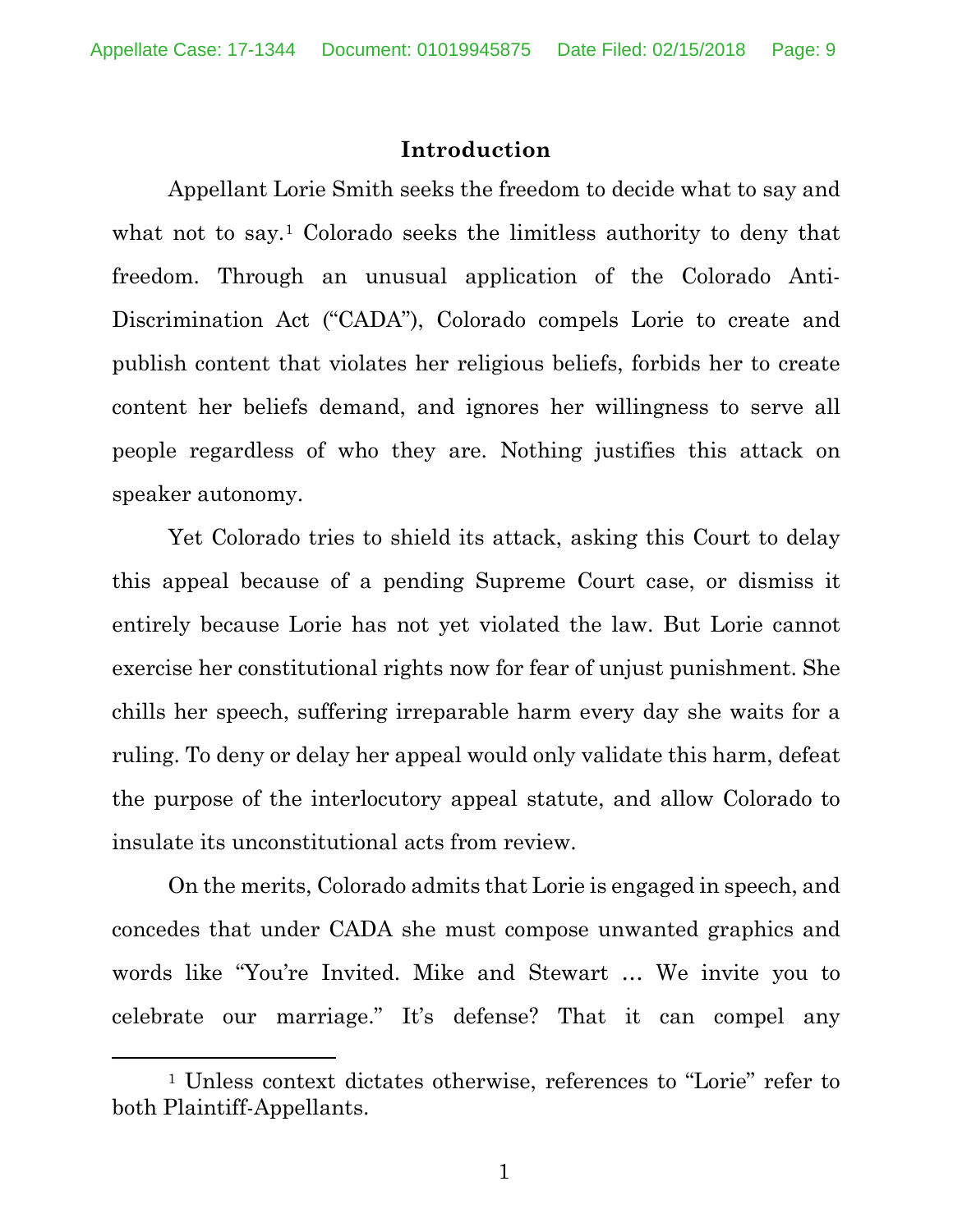commissioned speech so long as it uses a law that facially regulates conduct. But that is no defense. It's an admission of guilt.

Laws do not transform speech into conduct by labels. And courts have long recognized that facially neutral laws can unconstitutionally compel speech as applied. *Hurley v. Irish-American Gay, Lesbian and Bisexual Grp. of Bos.*, 515 U.S. 557, 572 (1995). Otherwise, Colorado could compel anyone to create undesired content, from freelance writers to musicians to filmmakers. First Amendment protections are not so easily circumvented. They should not be circumvented here.

#### **Argument**

#### **I. This Court has appellate jurisdiction to review this appeal.**

This Court can review Lorie's appeal because she sought a preliminary injunction, which the district court expressly and practically denied. To avoid this conclusion, Colorado ignores what happened below and the precedent Lorie cited in her response to Colorado's motion to dismiss.

As to the proceedings below, Lorie continually pressed the lower court for a preliminary injunction. While Colorado says Lorie abandoned that request, Appellees' Br. 20-22, ECF No. 01019939442, the record shows otherwise. Lorie filed a preliminary injunction motion, justified it with briefing, and pressed it at the January 2017 hearing. Appellants' Appendix ("Aplt. App.") 176-90, 364, ECF Nos. 01019917839-41. There the district court, not Lorie, urged her to seek summary judgment in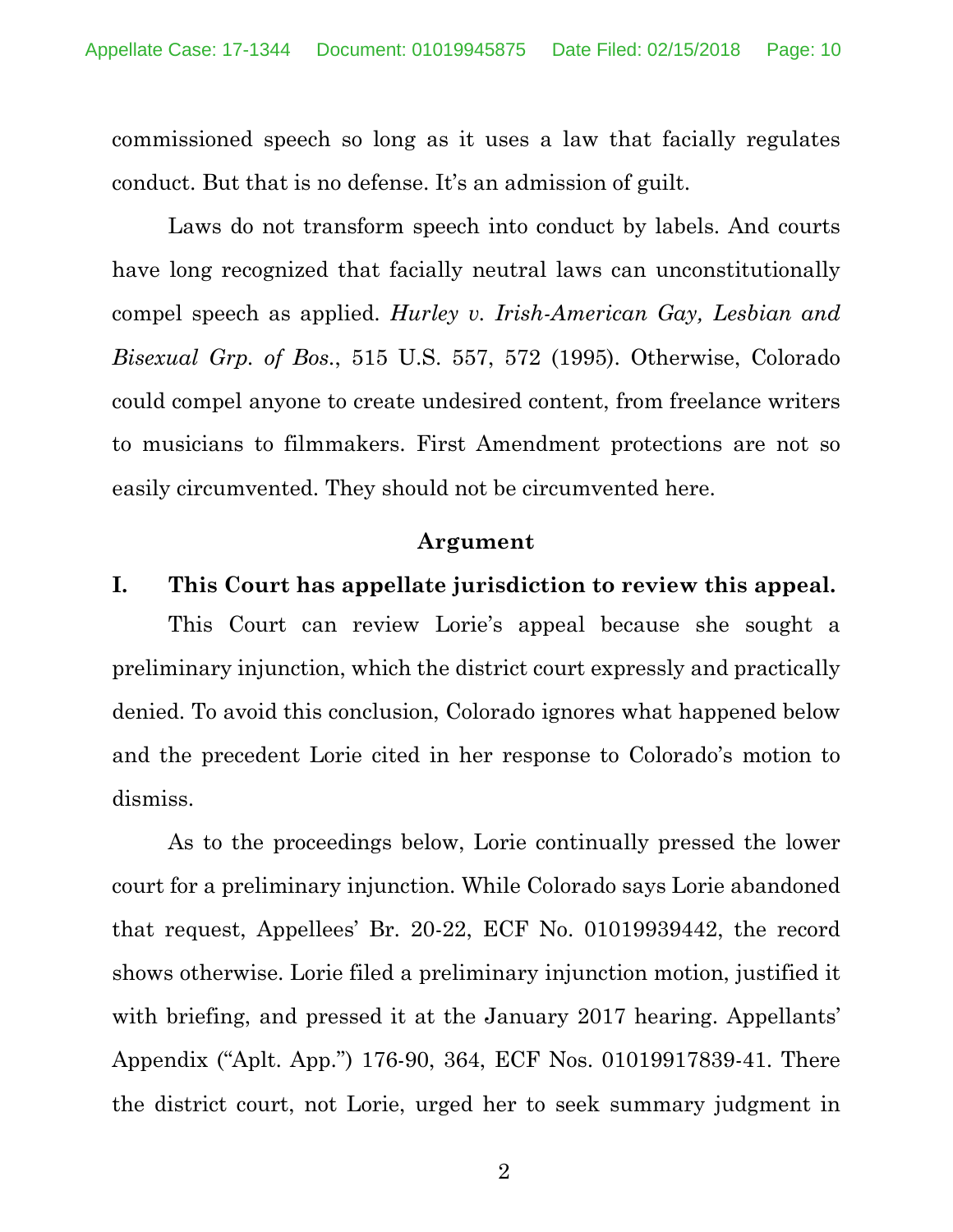addition to the preliminary injunction motion. Aplt. App. 186 (11:8-9, 12- 13) (Court: "Well, I'm not inclined to make two rulings … When are you going to be prepared to address your issues?").

Left with little choice, Lorie sought summary judgment on an expedited basis with her preliminary injunction motion, Aplt. App. 186 (11:20-22), all the time urging the court to rule quickly. *Id.* at (11:3-7) (Counsel: "… as long as you decided promptly the issues. There's irreparable harm going on right now with her chilling of her speech, so we would urge the Court to make a decision quickly.").

The district court then held the preliminary injunction motion and ruled on it simultaneously with the summary judgment motion—a procedure it spelled out to everyone. Aplt. App. 187-88 (12:23-13:2) (Court: "Court…will rule on the motion for preliminary injunction, motion for summary judgment, and motion to dismiss simultaneously.").

Discounting these facts, Colorado says the preliminary injunction request disappeared because Lorie did not mention it again in her summary judgment briefing. Appellees' Br. 21. Of course she did not. The preliminary injunction was already briefed. Aplt. App. 364. At summary judgment, Lorie only needed to justify permanent relief. In contrast, Colorado referenced preliminary and permanent injunctions in its summary judgment response, demonstrating that it, like Lorie, knew both motions remained live. Defs.' Resp. to Pls.' Mot. for Summ. J. and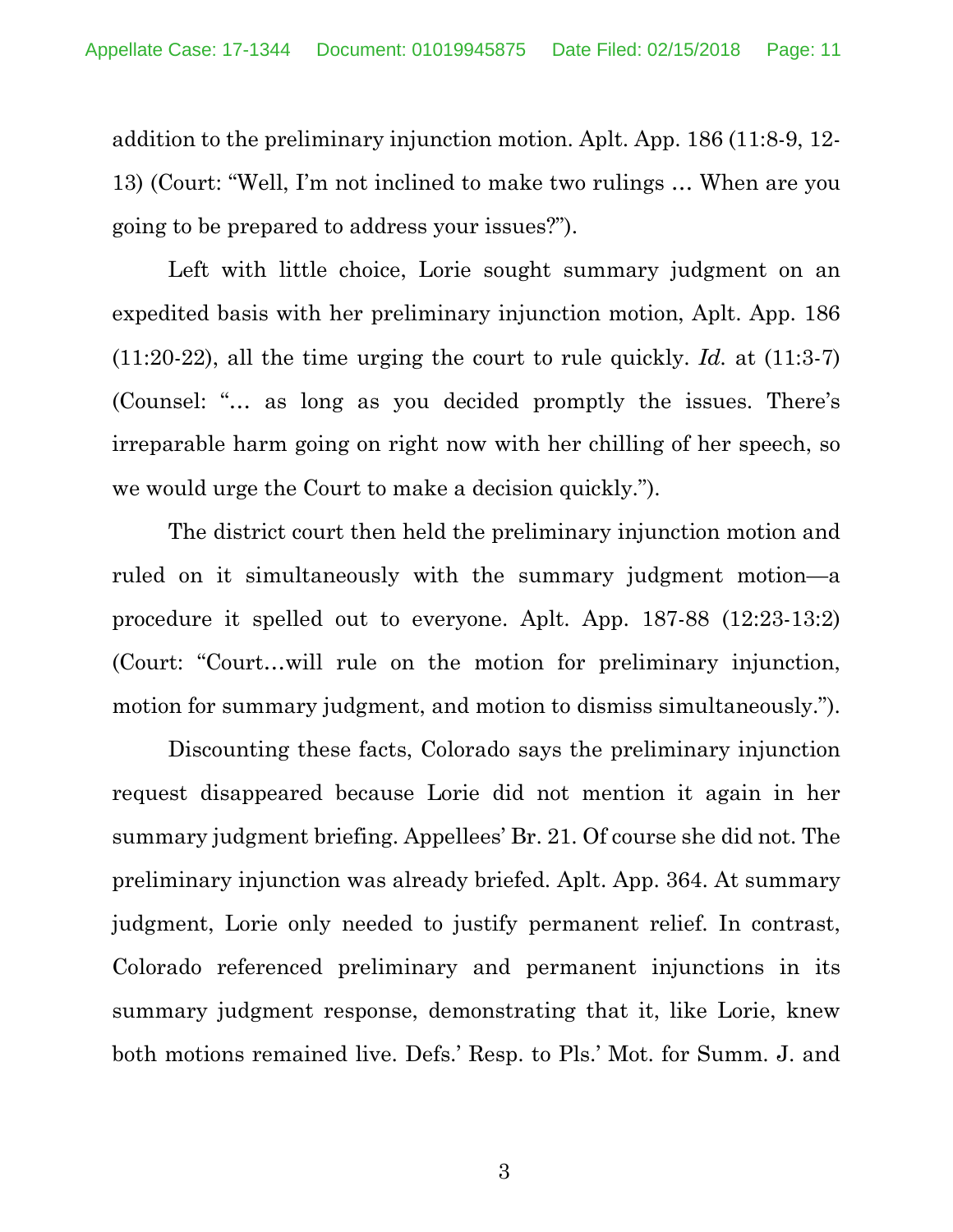Mem. in Supp. ("Defs.' MSJ Resp.") 25, 28, ECF No. 50 (arguing that a "preliminary injunction should not be granted").

Moving from proceedings to precedent, Lorie's response to Colorado's motion to dismiss cited numerous cases justifying appellate jurisdiction in this procedural posture. Pls.-Appellants' Resp. to Defs.- Appellees' Mot. to Dismiss for Lack of Appellate Jurisdiction ("Appellate MTD Resp."), ECF. No. 01019889796. Colorado never responds to those cases. To avoid repetition, only a few points deserve emphasis.

One, Lorie's appeal is proper under 28 U.S.C. § 1292(a)(1) because the district court's order expressly and effectively denied preliminary injunctive relief, causing serious and irreparable consequences. Aplt. App. 375 ("[T]he Court denies the Motion[] for Preliminary Injunction…."); *Forest Guardians v. Babbitt*, 174 F.3d 1178, 1184-85 (10th Cir. 1999) (finding jurisdiction under both strands of analysis: express denial and effective denial); Appellate MTD Resp. 7-14 (expanding on this analysis).

Although Colorado thinks the district court denied the preliminary injunction in form only, without legal or factual findings, Appellees' Br. 23-26, that is inaccurate and irrelevant. The court made legal and factual findings for all three motions, including the preliminary injunction motion. Aplt. App. 364-76 (listing "Undisputed Facts," and providing legal "Analysis" and "Conclusions"). Moreover, a form denial or stay of a preliminary injunction motion effectively denies that motion, creating an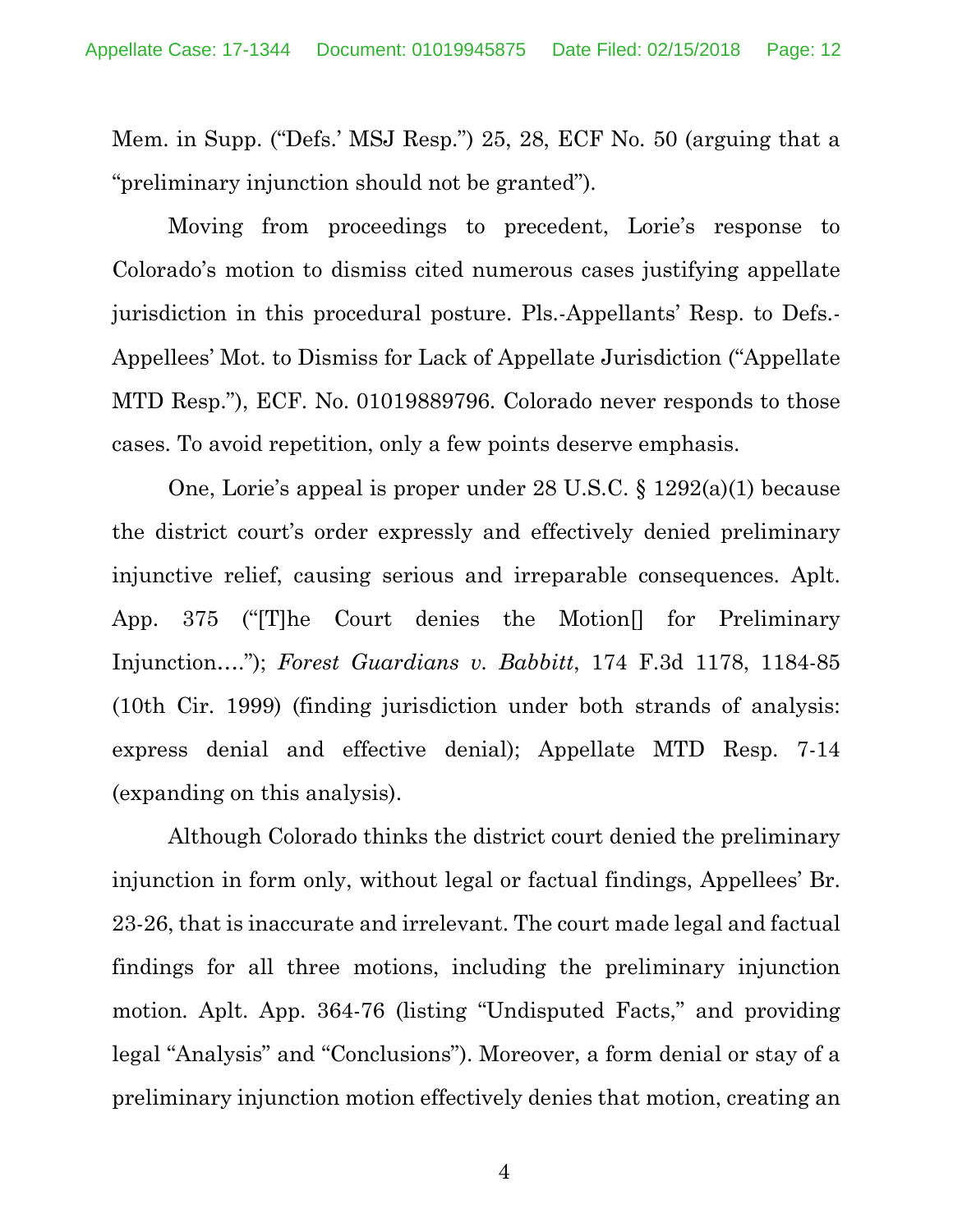appealable order. *Crystal Clear Commc'ns, Inc. v. Sw. Bell Tel. Co.*, 415 F.3d 1171, 1175 (10th Cir. 2005) (recognizing that a "stay order [that] operates to put a party 'effectively out of court'" is appealable (internal citation omitted)). No doubt, parties typically cannot appeal stay orders, as Colorado notes, but that is not true for stays of preliminary injunctions, as noted by the very case Colorado cites in contradiction. Appellees' Br. 24-25 (citing *Crystal Clear Commc'ns*, 415 F.3d 1171).

Two, interlocutory jurisdiction does not evaporate when lower courts decide preliminary injunction requests with other motions. *Flood v. ClearOne Commc'ns, Inc.*, 618 F.3d 1110, 1116 (10th Cir. 2010) (finding jurisdiction over a combined preliminary injunction and summary judgment ruling); Appellate MTD Resp. 14-18. This makes sense. Otherwise, lower courts could insulate every preliminary injunction ruling from review by consolidating it with another motion. That is not the rule in this Court or anywhere.

The cases Colorado cites are no exception. Appellees' Br. 22. While these cases recognize that interlocutory appeals merge with *appealable* final orders, when "the district court has yet to enter any permanent injunction into which the preliminary injunction might have merged," the interlocutory appeal remains alive. *Flood*, 618 F.3d at 1116. Here, the court did not issue a final, independently appealable order on summary judgment. So, Lorie is left in limbo, unable to appeal and unable to stop the violation of her rights.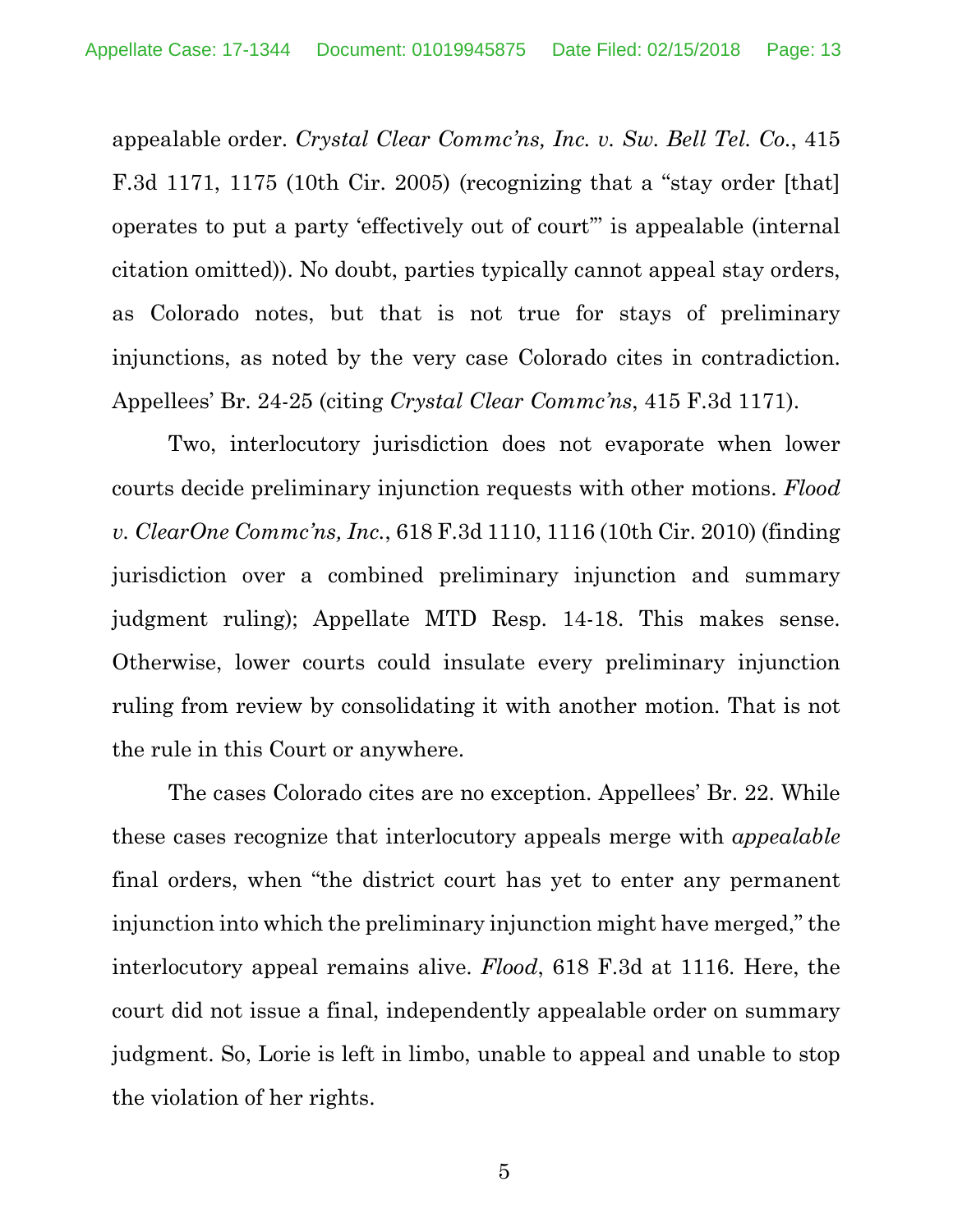Nor does this principle open the floodgates to countless appeals as Colorado suggests. Appellees' Br. 20, 29 n.3. Lorie's argument applies only when someone seeks and presses for a preliminary injunction which the district court expressly or effectively denies. None of the cases Colorado cites to support its floodgates argument involve anyone seeking a preliminary injunction or demonstrating serious harm. *See e.g., E.E.O.C. v. Kerrville Bus Co.*, 925 F.2d 129, 131 (5th Cir. 1991) ("Kerrville did not seek a preliminary injunction of any sort.").

Three, this Court can review the motion to dismiss and summary judgment rulings because they are "inextricably intertwined" with the preliminary injunction ruling and review of one is necessary to ensure meaningful review of all.2 Appellate MTD Resp. 22-26. Colorado denies this for the motion to dismiss in a mere sentence, but never explains why, Appellees' Br. 61, perhaps because this Court has already exercised pendent jurisdiction in this scenario. *See Petrella v. Brownback*, 787 F.3d 1242, 1255 (10th Cir. 2015) (hearing appeal of partial motion to dismiss with preliminary injunction appeal).

As for the summary judgment ruling, Colorado emphasizes how courts rarely exercise pendent jurisdiction over summary judgment denials. Appellees' Br. 59. But this appeal is atypical: the parties

l

<sup>2</sup> Although Colorado says Lorie omitted the second basis for pendent appellate jurisdiction, Appellees' Br. 61 n.14, she briefed both bases in her response. Appellate MTD Resp. 22-26.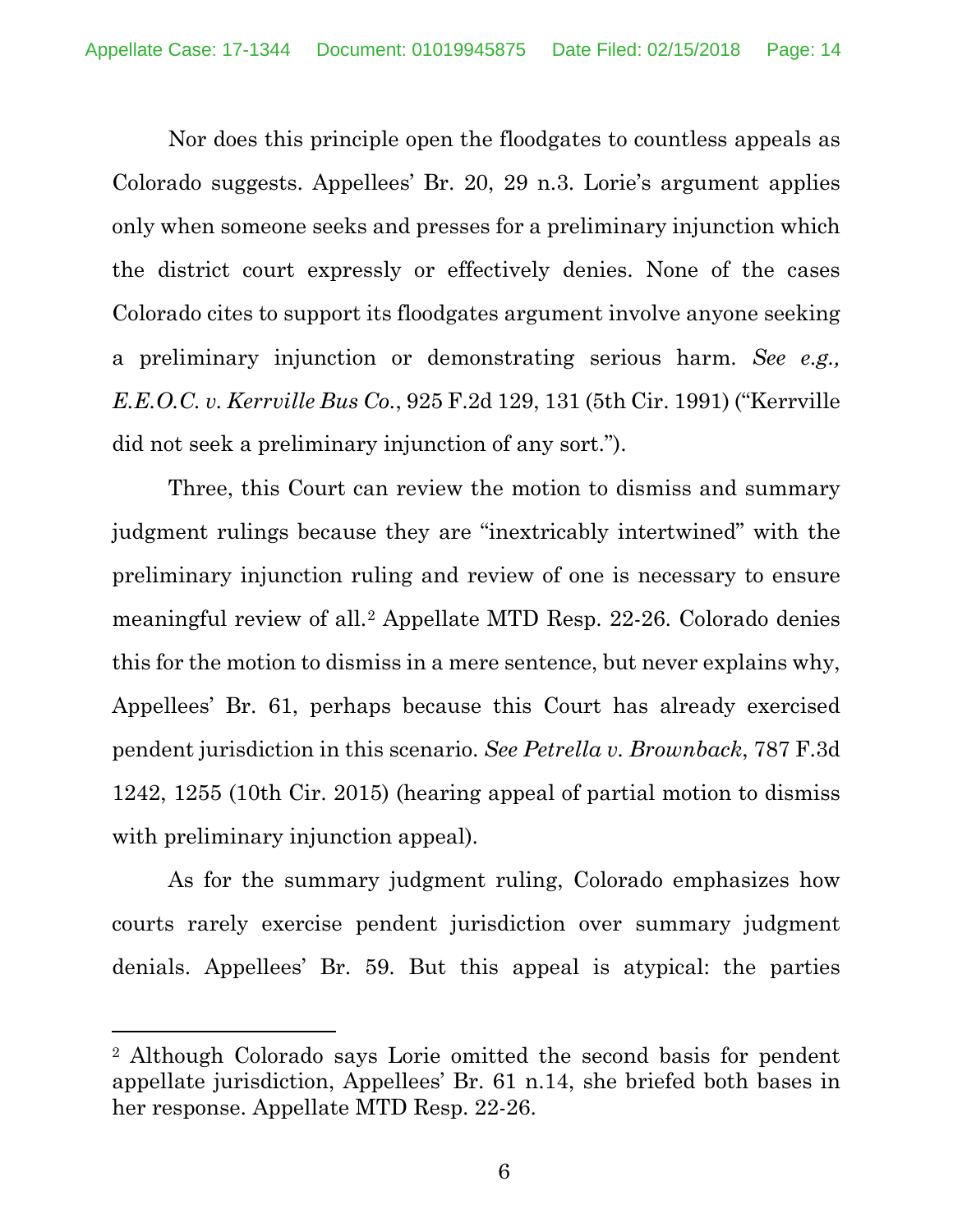stipulated to the facts below, and the preliminary injunction and summary judgment records completely overlap. In this scenario, the legal issues overlap and can be decided together. Colorado never wrestles with this distinction or explains why this Court should needlessly delay a summary judgment ruling.

## **II. This Court should not stay this appeal because a stay would irreparably harm Lorie.**

This Court not only has jurisdiction to hear this appeal, it should hear this appeal now to avoid inflicting irreparable harm.

Colorado, though, asks this Court to wait for *Masterpiece Cakeshop, Ltd. v. Colorado Civil Rights Commission*, 137 S. Ct. 2290, cert. granted (June 26, 2017) (No. 16-111), pointing out that Lorie's own briefs compare her to the cake artist in that case. Appellees' Br. 30. But Lorie made that comparison to prove standing. Just because Colorado treats that cake artist and Lorie alike in determining if CADA applies does not mean their merits arguments are identical.

To be sure, Lorie's case raises some similar arguments as *Masterpiece*. *Id.* But some similar arguments do not justify a stay when cases involve different parties, different facts, different expressive mediums, and some different claims and arguments. Colorado never denies these differences. And these differences mean no one can know how or if a *Masterpiece* ruling will affect Lorie's case. Colorado's stay argument turns on sheer guesswork.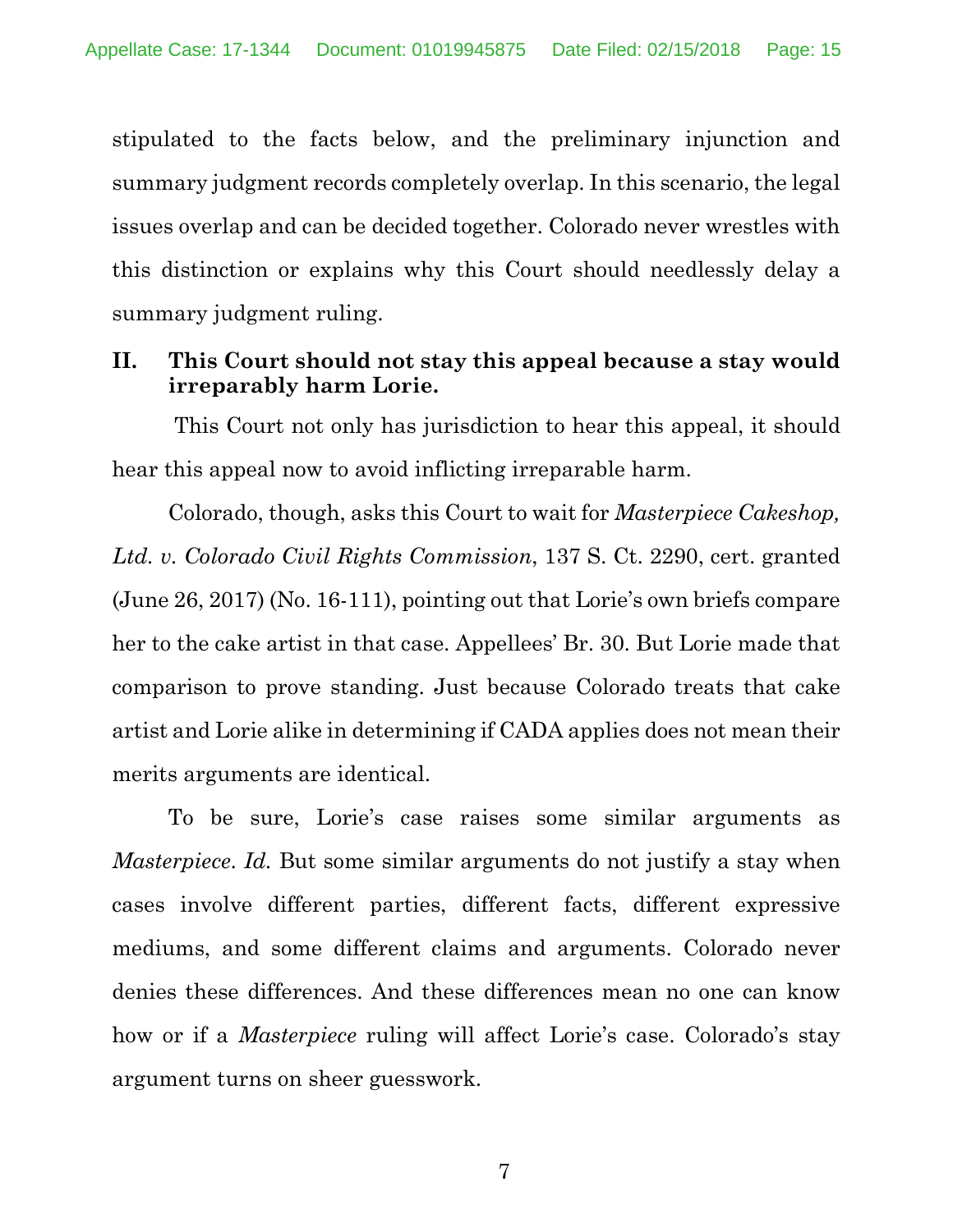Even more problematic, Colorado adopts the wrong standard for evaluating stays. Courts do not simply ask if a stay is within "bounds of moderation." *Id.* at 32. That platitude—plucked out of context from *Landis v. North American Co.*, 299 U.S. 248, 256 (1936)—is true but provides little guidance. Movants must still show "a clear case of hardship or inequity in being required to go forward." *Id*. at 255. And though these factors are "counsels of moderation rather than limitations upon power," *id*., this Court applies them stringently. *Ben Ezra, Weinstein, & Co. v. Am. Online, Inc.*, 206 F.3d 980, 987 (10th Cir. 2000) (noting that movant "must" meet these factors).

And Colorado cannot meet this standard: it identifies no harm it would suffer from proceeding to the merits. At most, Colorado invokes "the right of all Colorado citizens to be free from discrimination." Appellees' Br. 32. But Colorado never explains why reaching the merits now rather than later threatens that right. In contrast, a delay would necessarily harm Lorie irreparably, forcing her to keep forgoing her First Amendment freedoms. Appellants' Br. 26-29, ECF No. 01019917829. Colorado cites no case granting a stay in this context. This Court should not be the first.

### **III. The federal courts have standing to review Lorie's speech mandate challenge.**

Moving from stay to standing, Lorie can challenge CADA's speech mandate because it forces her to create same-sex wedding websites and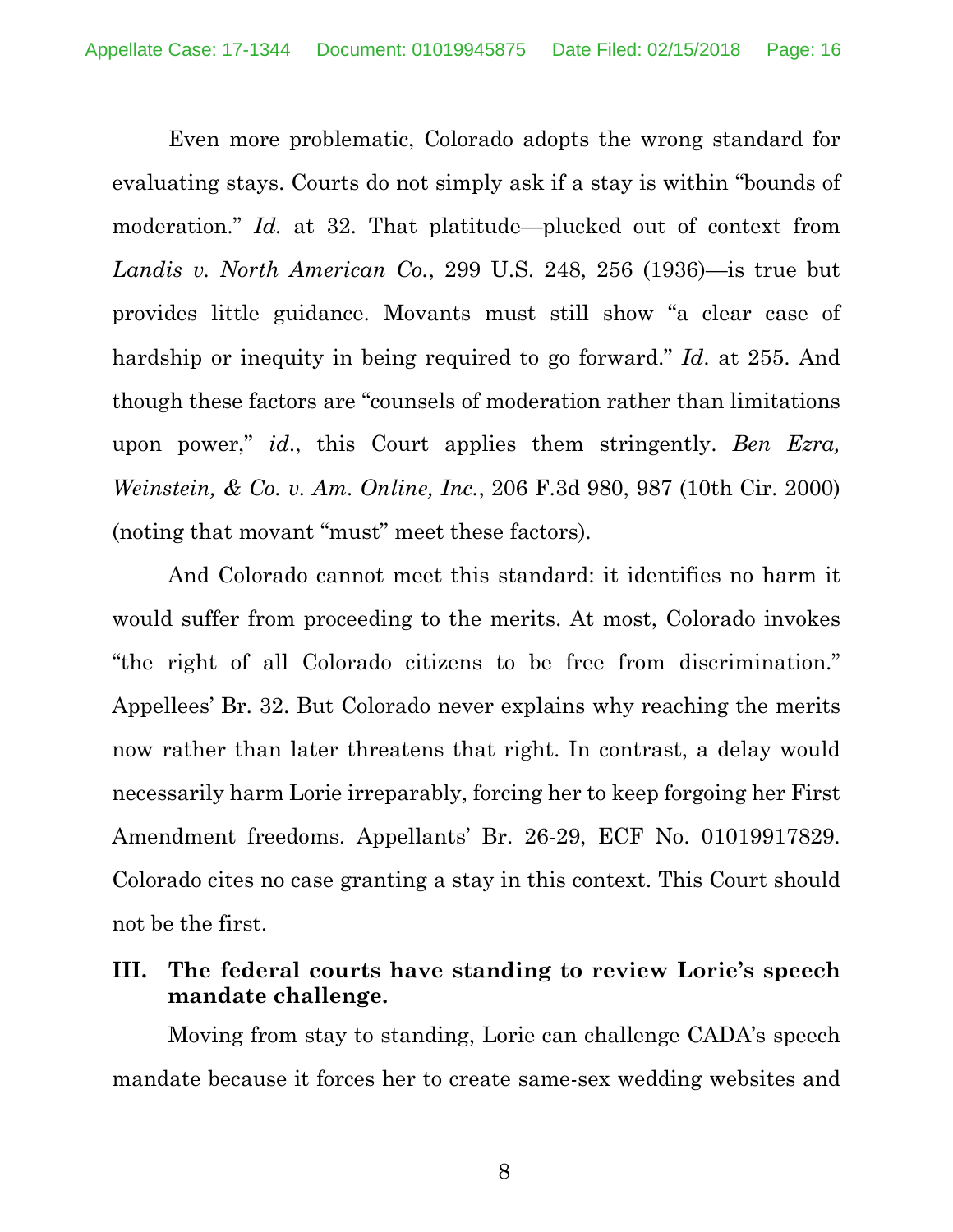graphics if she creates any wedding websites and graphics. That, in turn, deters Lorie from creating wedding websites and graphics at all. Colorado concedes this. Aplt. App. 270 (¶¶ 95-96) (stipulating that Lorie's speech is chilled). That chill injury confers standing.

In response, Colorado says this Court should not assume Colorado will enforce its law against Lorie. Appellees' Br. 63. But that mistakes the law. In the First Amendment context, courts do assume officials will enforce their laws against a speaker if the law arguably covers the speaker and officials do not disavow. *See, e.g., Babbitt v. United Farm Workers Nat'l Union*, 442 U.S. 289, 302 (1979) (finding credible threat because "provision on its face proscribes" desired activity); *Virginia v. Am. Booksellers Ass'n, Inc.*, 484 U.S. 383, 393 (1988) (finding standing because the "State has not suggested that the newly enacted law will not be enforced").

The cases Colorado cites do not prove otherwise. Appellees' Br. 63- 64 (quoting *Mink v. Suthers*, 482 F.3d 1244, 1255 (10th Cir. 2007) and *Ward v. Utah*, 321 F.3d 1263, 1268 (10th Cir. 2003)). Their language merely allows the rare exception to the general rule—a rogue prosecutor, a moribund statute, or a change in administration. None of these apply here.

More importantly, Lorie does not rely on just CADA's language to prove a credible threat. Colorado has already enforced its law against a similarly situated person in *Masterpiece*, has repeatedly declared that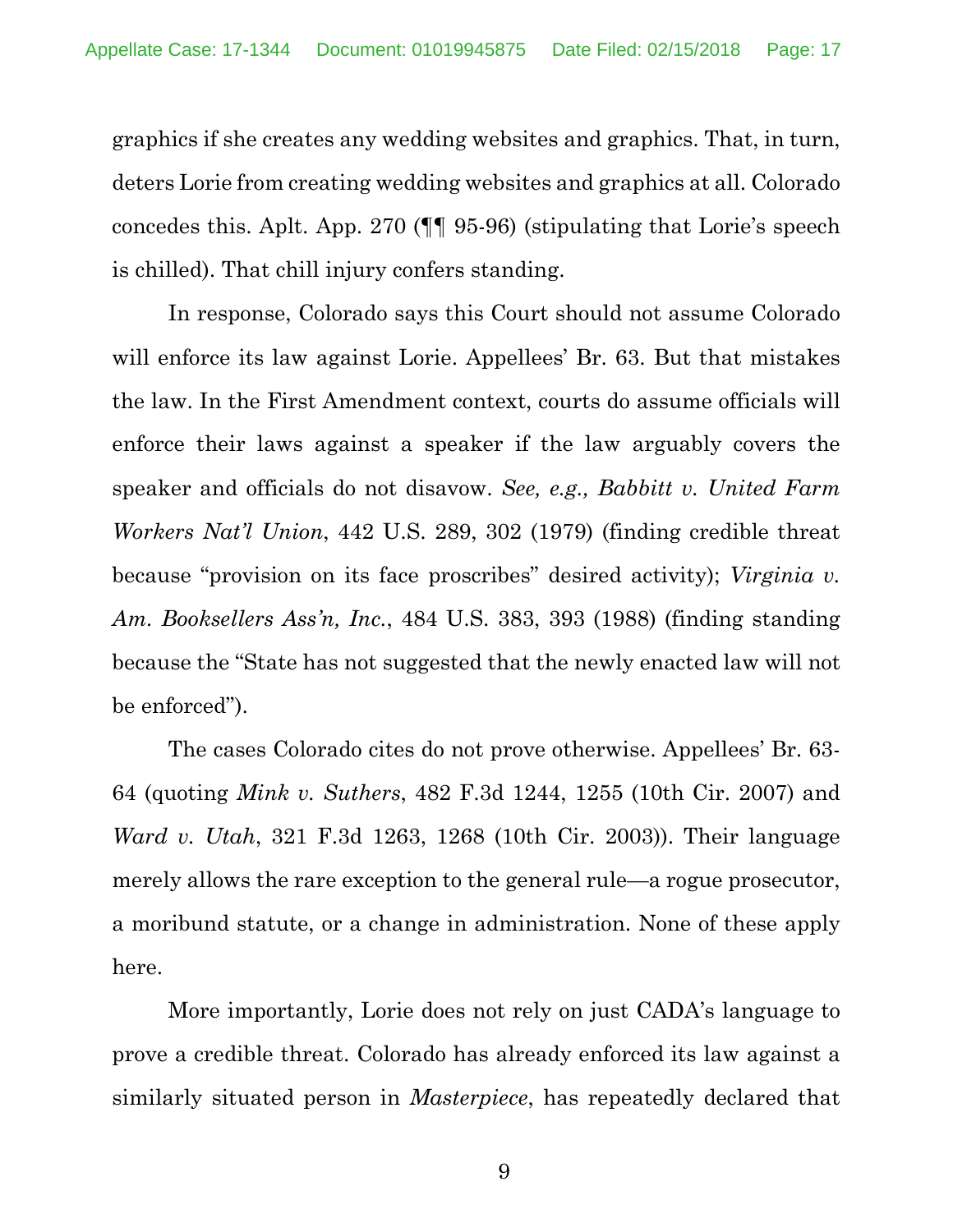CADA compels what Lorie fears, and has defended its authority to enforce CADA against Lorie. Appellees' Br. 32, 48-50. This Court has found standing on much less. *See e.g.*, *Ward*, 321 F.3d at 1267 (finding standing to stop "future prosecution" where the state attempted to disavow but had previously prosecuted similar speech).

Unable to deny its intent to enforce CADA against Lorie, Colorado recycles the district court's argument that certain events (i.e., Lorie receiving a request to create a same-sex wedding website) must occur before CADA can be credibly enforced. Appellees' Br. 62-64. But Lorie already refuted that argument because: (1) of those events, Lorie controls whether most will occur; (2) Colorado can begin enforcement proceedings without Lorie receiving a request; (3) precedent does not require a third party request for standing; (4) Lorie already received a request;<sup>3</sup> and (5) this Court must address the speech mandate's validity to rule on Lorie's publication ban challenge. Appellants' Br. 20-24. Colorado never responds to any of these points. The silence is telling.

 $\overline{a}$ 

<sup>3</sup> Colorado complains that it did not stipulate to this request and that Lorie cited social security statistics for the first time on appeal. Appellees' Br. 56 n.13. But Lorie can submit evidence at summary judgment, and Colorado can object specifically, move to strike, or prove a factual dispute. Fed. R. Civ. P. 56. It did none of these, offering a general objection at most. Defs.' MSJ Resp. 2. As to the statistics, Lorie used them at her first opportunity because the district court's order was the first to question the requestors' gender. Aplt. App. 373. This Court can also take judicial notice of these statistics. *Denius v. Dunlap*, 330 F.3d 919, 926–27 (7th Cir. 2003) (taking notice of information on agency's website).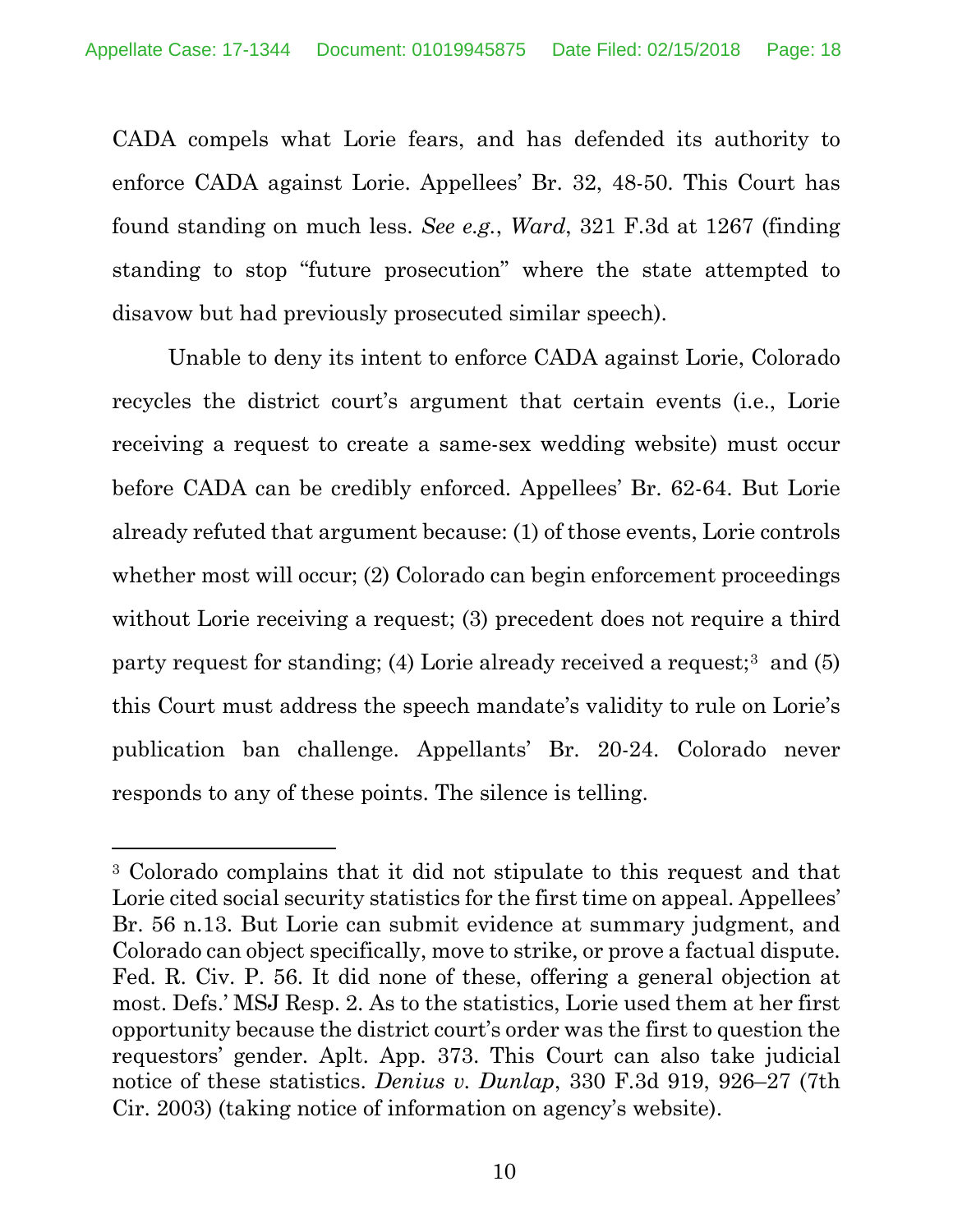# **IV. Lorie deserves a preliminary injunction and summary judgment against the speech mandate and publication ban.**

Turning to the merits, Lorie deserves a preliminary injunction and summary judgment because compelling and silencing her speech violates numerous constitutional rights. To prove this, Lorie need not meet an unusual standard. She seeks a prohibitory injunction that maintains the status quo: the injunction in no way "compel[s] [Colorado] to do something it was not already doing." *Dominion Video Satellite, Inc. v. EchoStar Satellite Corp.*, 269 F.3d 1149, 1155 (10th Cir. 2001). It seeks to prohibit Colorado from doing something it has not yet done—enforce the law against Lorie. Colorado incorrectly assesses status quo from the perspective of its law generally, not the parties in dispute. Appellees' Br. 34 n.7. Regardless, Lorie satisfies the standard for a disfavored injunction too because of the First Amendment freedoms at stake. *Awad v. Ziriax*, 670 F.3d 1111, 1126, 1131-32 (10th Cir. 2012).

Lorie's appeal also triggers this Court's duty to independently examine the record. Contrary to Colorado's thinking, Appellees' Br. 35 n.8, this "is a rule of federal constitutional law," *Hurley*, 515 U.S. at 567 (internal quotation omitted), that applies to all stages, not just final judgments. *See Tenafly Eruv Ass'n, Inc. v. Borough of Tenafly*, 309 F.3d 144, 156 (3d Cir. 2002) (applying rule to preliminary injunction). Under this standard, Lorie establishes violation of her constitutional rights.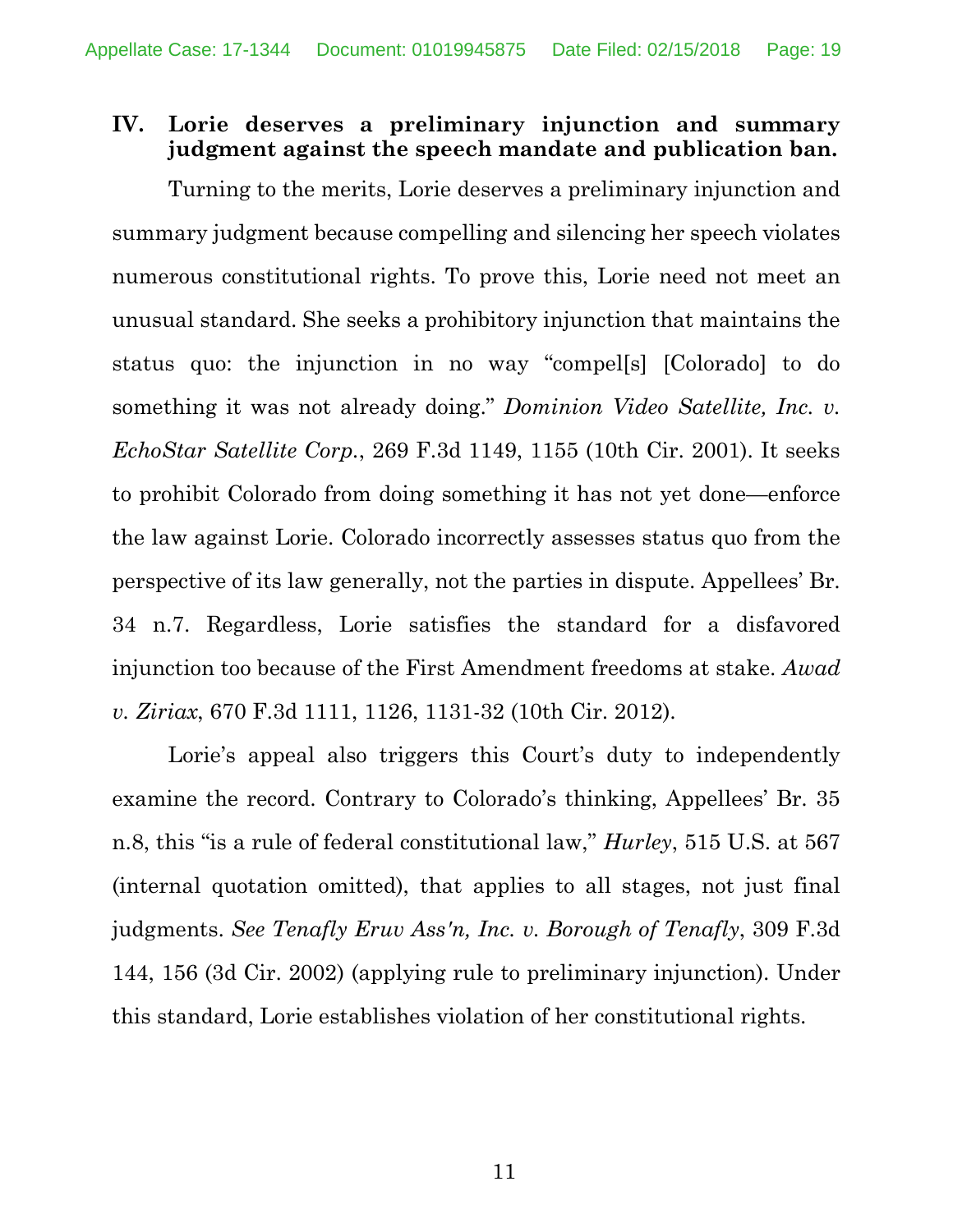#### **A. The speech mandate compels speech.**

CADA compels speech by forcing Lorie to create undesired pure speech (websites and graphics). Colorado concedes this. Aplt. App. 263, 268 (¶¶ 46-47, 50, 81-82) (conceding these are "expressive in nature," contain "modes of expression," and "communicate a particular message"). It also accepts that Lorie objects to creating expression celebrating samesex marriage. Yet it asserts the right to force Lorie to do so anyway compelling her, for example, to write "You're Invited. Mike and Stewart … We invite you to celebrate our marriage," in violation of her beliefs. Appellees' Br. 46-47.4

These concessions prove Lorie's compelled-speech claim under the three-part test from *Cressman v. Thompson*: "(1) speech; (2) to which [plaintiff] objects; that is (3) compelled by some governmental action," 798 F.3d 938, 951 (10th Cir. 2015). Yet Colorado ignores this precedent. Appellees' Br. 37-41.

Instead, Colorado makes the bold claim that laws regulating "commercial conduct" can never compel speech. Appellees' Br. 37-41. Not so. Courts have repeatedly stopped laws that *facially* regulate

 $\overline{a}$ 

<sup>4</sup> Colorado omits the latter part of this quote to claim that Lorie discriminates by objecting to writing two male names. Appellee's Br. 46- 47. But Lorie does not object to writing "You're Invited. Mike and Stewart to celebrate our new home." She objects to celebrating any marriage except one-man/one-woman marriage. This underscores that Lorie objects to conveying certain messages, not certain people.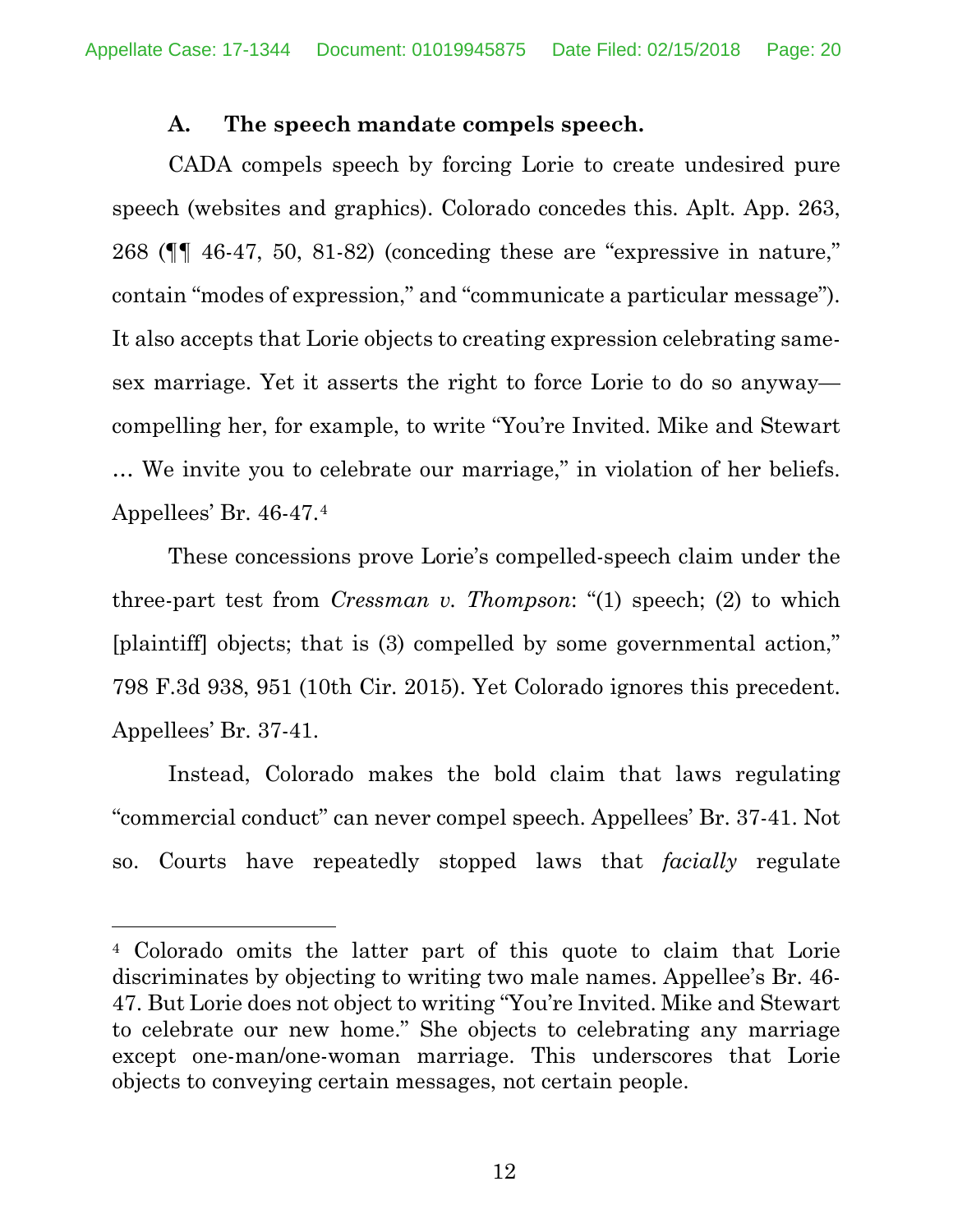commercial conduct from compelling speech or infringing editorial judgment *as applied*:

- The National Labor Relation Act: *Ampersand Publishing, LLC v. NLRB*, 702 F.3d 51 (D.C. Cir. 2012) (vacating application of NLRA because it infringed newspaper's editorial judgment);
- The 1866 Civil Rights Act: *Claybrooks v. American Broadcasting Cos., Inc.*, 898 F. Supp. 2d 986 (M.D. Tenn. 2012) (enjoining application of 42 U.S.C. § 1981 that infringed television studio's editorial judgment);
- Public Accommodation Laws: *Hurley*, 515 U.S. at 572 (concluding that Massachusetts public accommodations law was unconstitutionally applied to selection of parade participants); *Jian Zhang v. Baidu.com Inc.*, 10 F. Supp. 3d 433 (S.D.N.Y. 2014) (concluding that New York public accommodations law could not be applied to force web company to publish particular search results).

As these cases show, Colorado cannot transform what it concedes to be speech—Lorie's websites and graphics—into conduct by merely applying a law. No matter what CADA facially regulates or what label Colorado uses ("discrimination," "refusal to offer services," "business operations"), Colorado still tries to compel Lorie to create *websites with text and graphics*. That is a compulsion *of speech*. To say otherwise is a mere labeling game. And "a State cannot foreclose the exercise of constitutional rights by mere labels." *NAACP v. Button*, 371 U.S. 415, 429 (1963).5

 $\overline{a}$ 

<sup>5</sup> This does not contradict the cases Colorado and the ACLU cite allowing health codes and labor laws to impose incidental burdens on speech.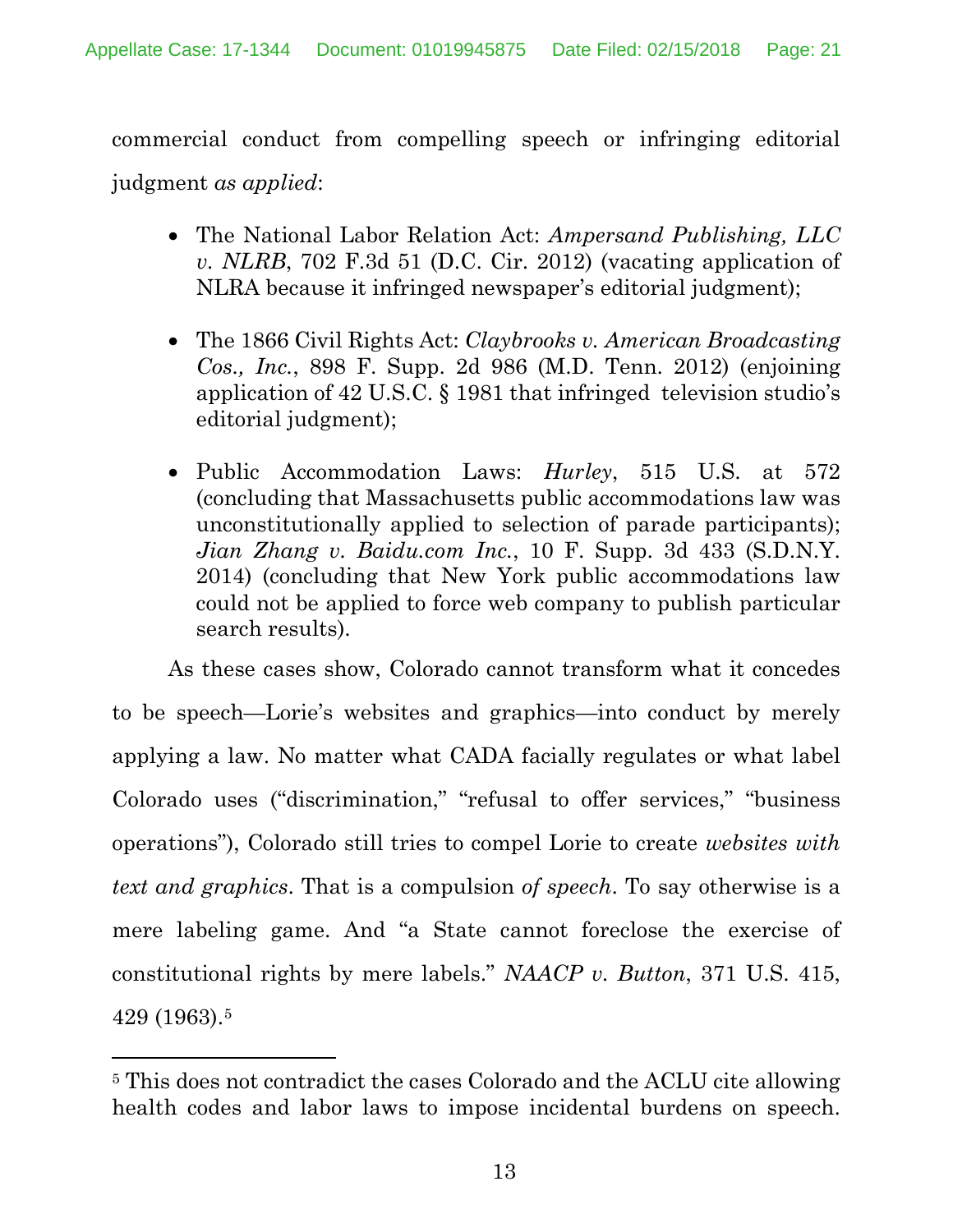This logic also explains why Colorado cannot limit *Hurley* to nonprofits. Appellees' Br. 38. The "peculiar" application in *Hurley* was not applying a public accommodation law to a non-profit—that happens frequently—but to "declar[e] … speech itself to be the public accommodation." 515 U.S. at 573. Businesses can engage in "speech itself" just as much as non-profits. *Id.* at 574 (recognizing this as to "professional publishers"). Contrary to Colorado's theory, First Amendment protection does not turn on speakers' profit motives or corporate status. *See Pac. Gas & Elec. Co. v. Pub. Utils. Comm'n of Cal.*, 475 U.S. 1, 5-6 (1986) (protecting for-profit electric company); *City of Lakewood v. Plain Dealer Publ'g Co.*, 486 U.S. 750, 756 n.5 (1988) ("[T]he degree of First Amendment protection is not diminished merely because the [expression] is sold rather than given away."); *First Nat'l Bank of Bos. v. Bellotti*, 435 U.S. 765, 786 n.23 (1978) ("It is too late to suggest 'that the dependence of a communication on the expenditure of money itself operates to introduce a nonspeech element or to reduce the exacting scrutiny required by the First Amendment." (internal citation omitted)).

 $\overline{a}$ 

Appellees' Br. 36-37, 51-52; Br. of ACLU and ACLU of Colo. as Amici Curiae in Supp. of Defs.-Appellees and Affirmance ("ACLU Br.") 10, ECF No. 01019942752. None of those cases involved compelled speech. Laws compelling expression (speech or association) alter speech's content and "directly and immediately" affect speech; they do not create incidental burdens. *Boy Scouts of Am. v. Dale*, 530 U.S. 640, 659 (2000).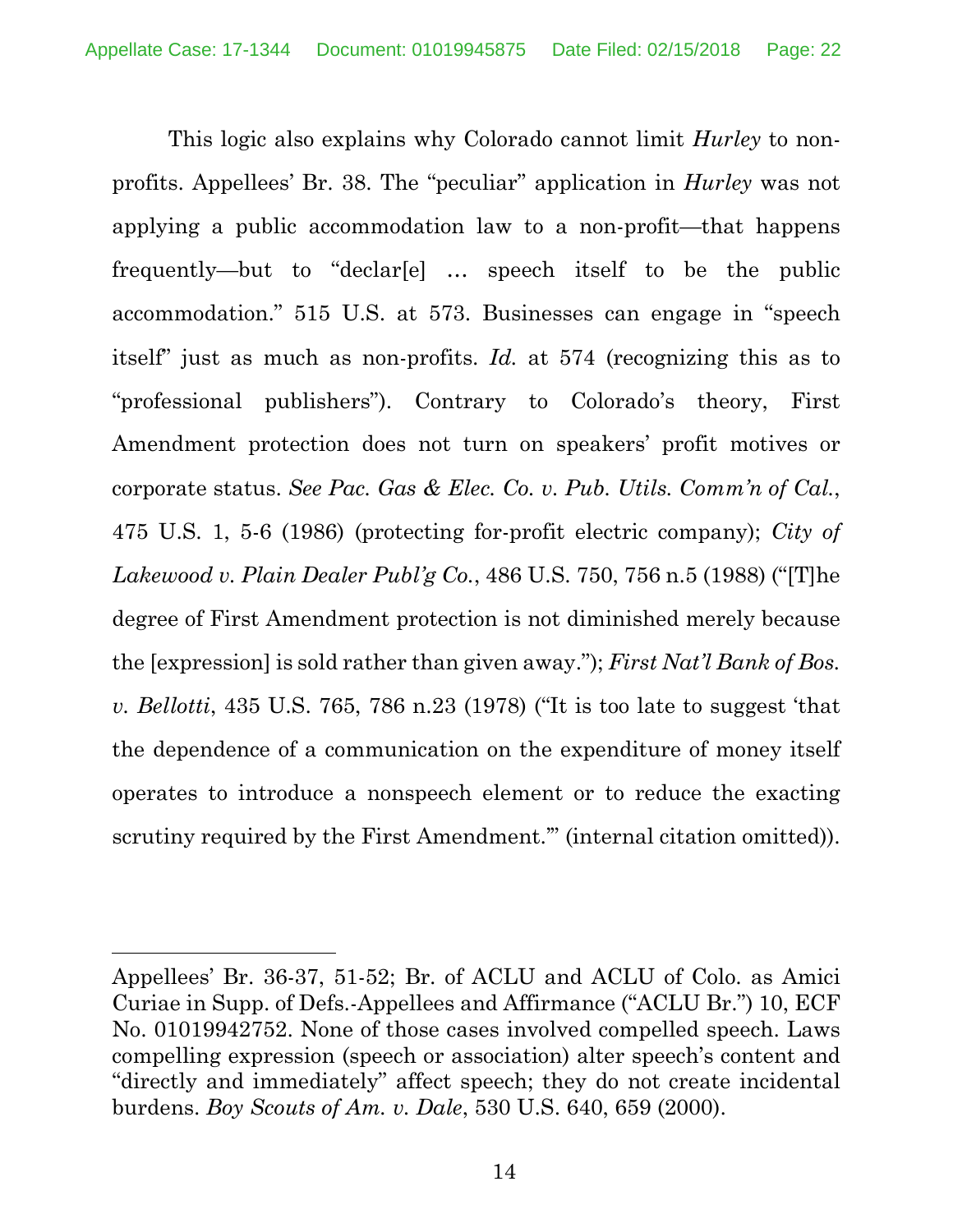While Colorado tries to distinguish these cases as not involving businesses "open for public participation," it never explains what that means or why that matters. Appellees' Br. 39. Regardless, businesses do not lose control over their speech when they receive requests from the public. Newspapers, publishers, professional fundraisers, television studios, and internet companies all receive applications from the public to publish an advertisement or audition for a part or fundraise for a cause—but that does not mean they can be compelled to speak unwanted messages. *See, e.g., Hurley*, 515 U.S. at 574 (extending compelled speech doctrine to "professional publishers"); *Riley v. Nat'l Fed'n of the Blind of N.C.*, 487 U.S. 781, 801 (1988) (protecting for-profit fundraisers); *N.Y. Times Co. v. Sullivan,* 376 U.S. 254 (1964) (protecting the editorial judgment of newspaper to run particular advertisement); *Claybrooks*, 898 F. Supp. 2d at 989-90 (protecting studio's right to select parts in television show); *Langdon v. Google, Inc.*, 474 F. Supp. 2d 622, 629 (D. Del. 2007) (protecting Google's right to reject advertisement); *Assocs. & Aldrich Co. v. Times Mirror Co.*, 440 F.2d 133, 135 (9th Cir. 1971) (concluding that newspaper could not be forced to run paid advertisement because that would infringe paper's "subjective editorial discretion"). The fact that Colorado claims the power to compel such speech shows how far it departs from settled First Amendment law. Appellees' Br. 39-40 (admitting that newspapers are "open for public participation" for their "advertisements"); Br. for Resp't Colo. Civil Rights Comm'n at 38 n.7,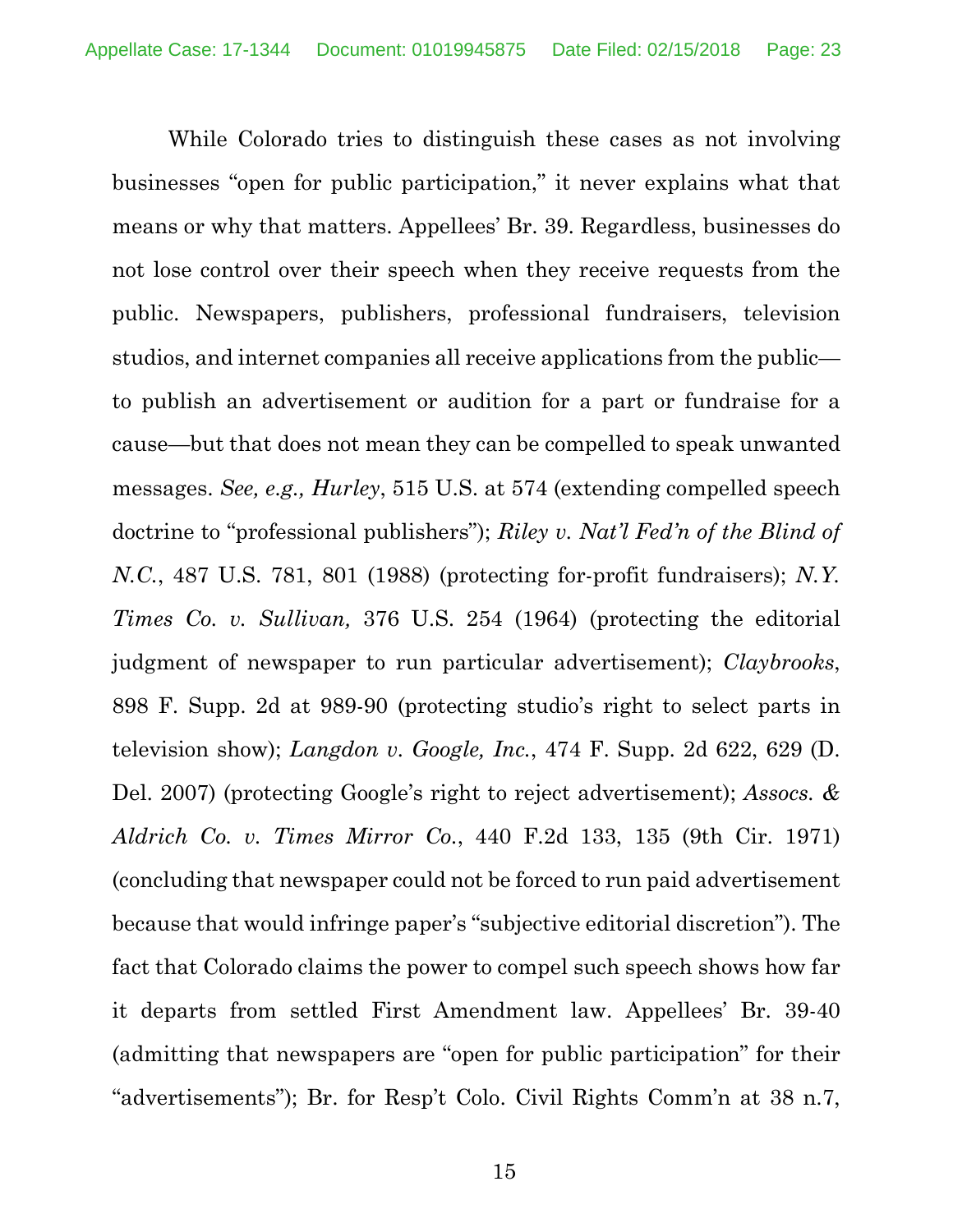*Masterpiece Cakeshop, Ltd. v. Colo. Civil Rights Comm'n*, No. 16-111, 2017 WL 4838416 (Oct. 23, 2017) (interpreting CADA to compel this).

These media cases also illustrate that perceptions of endorsement do not matter to compelled speech analysis. *Contra* Appellees' Br. 38 (claiming CADA never compels Lorie to "endorse a third party's speech"). The doctrine is compelled *speech*, not compelled endorsement. Indeed, no one would think drivers endorse the message on a license plate; but the government cannot compel that regardless. *Wooley v. Maynard*, 430 U.S. 705, 714 (1977); *see also Frudden v. Pilling*, 742 F.3d 1199, 1204 (9th Cir. 2014) (interpreting *Wooley* this way). Moreover, CADA does compel endorsement. It forces Lorie to imagine from nothing, create from scratch, and disseminate to the world an objectionable message on a website with her name on it. Aplt. App. 263-65, 268 (¶¶ 45-59, 83). Such endorsement is hard to miss.

Lastly, Colorado cites *Rumsfeld v. Forum for Academic & Institutional Rights, Inc.,* 547 U.S. 47 (2006), to say equal access laws never compel speech. Appellees' Br. 40-41. But that understanding is inaccurate and would bury the compelled-speech doctrine altogether.

In reality, *Rumsfeld* upheld a law forcing law schools to give military recruiters the same access to rooms that others received. 547 U.S. at 58. Unlike Lorie's websites though, these empty rooms were not "inherently expressive." *Id*. at 64 (distinguishing empty rooms from parade in *Hurley* on this basis); *see also Wash. State Grange v. Wash.*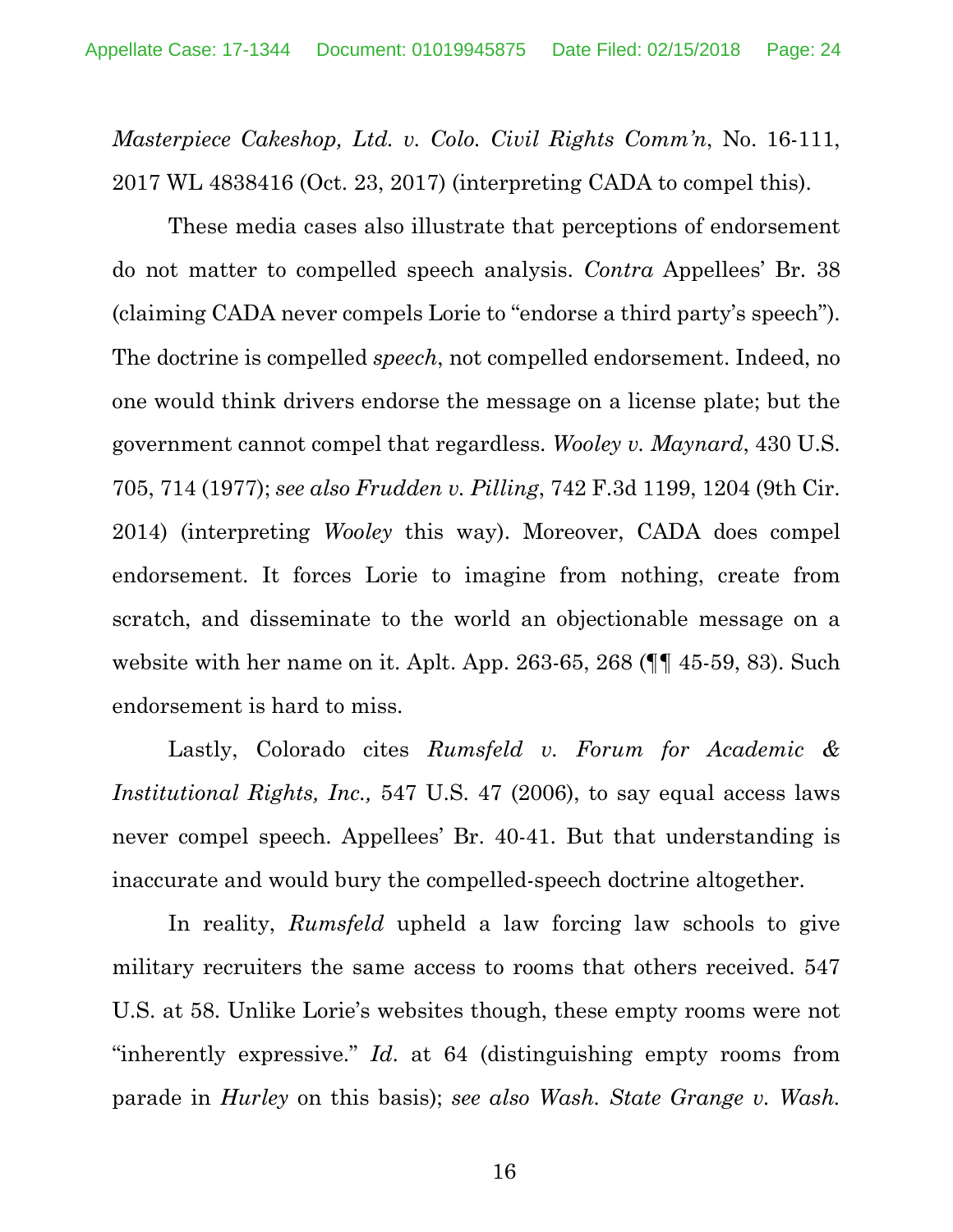*State Repub. Party*, 552 U.S. 442, 457 n.10 (2008) (distinguishing the facilitation of someone else's speech in *Rumsfeld* from forcing someone to "reproduce another's speech" or from "co-opt[ing] the parties' own conduits for speech"). *Rumsfeld* would be like this case if the government applied its equal access law to require law schools to teach a class promoting the military because they had previously taught a class criticizing the military. That would unconstitutionally compel speech just like CADA does here.

## **B. The speech mandate compels speech based on content and viewpoint.**

Adding to the compelled speech problem, Colorado compels speech in a content- and viewpoint-based way. *See* Appellants' Br. 38-39. But Colorado never responds to this argument, thus, conceding it.

## **C. Colorado continues to advocate for the unfettered power to compel speech.**

Perhaps most shockingly, Colorado never responds to Lorie's argument that it advances a dangerous and limitless principle. Colorado instead doubles down, asserting the power to compel what it concedes to be speech, so long as the speaker receives a commission. Aplt. App. 263, 268 (¶¶ 46-47, 81); Appellee's Br. 38-41.

This should be particularly concerning because it promises "disappointing and disastrous" consequences. *W. Va. State Bd. of Educ. v. Barnette*, 319 U.S. 624, 637 (1943). For example, Lorie's opening brief provided eight examples of what Colorado's theory would require, from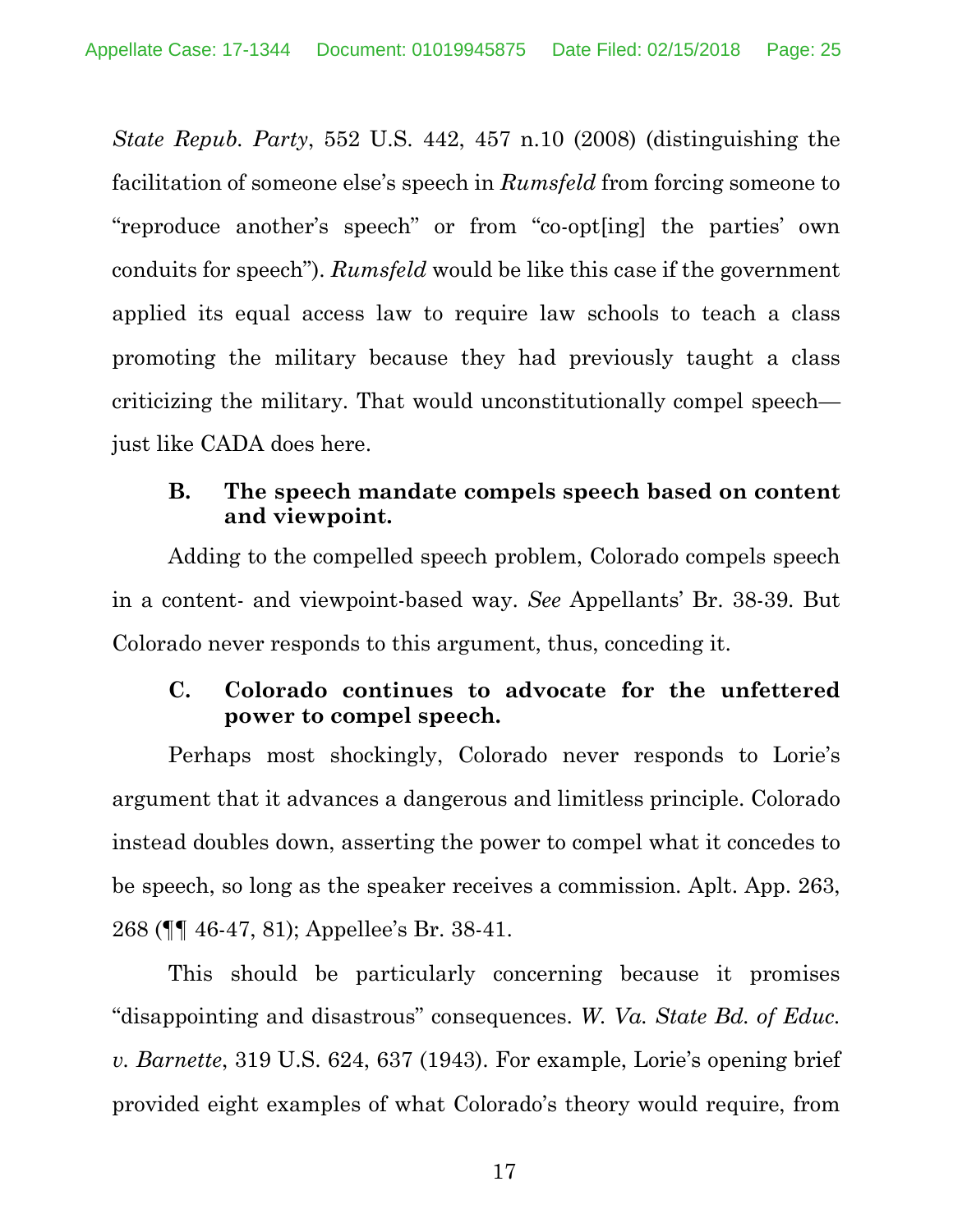forcing an African-American sculptor to create crosses for an Aryan-Nation-Church rally to forcing a lesbian web designer to create an Orthodox Jewish website criticizing same-sex marriage. Appellants' Br. 40-41. Colorado's response? Nothing. This non-response concedes that Colorado's theory would compel everything Lorie fears.

Just as ominously, Colorado points to other wedding-related cases to justify compelling Lorie's speech. Appellee's Br. 50. But many of those are distinguishable. One concerned a wedding venue, not speech. *In re Gifford v. McCarthy*, 23 N.Y.S.3d 422 (N.Y. App. Div. 2016). Another conceded that compelling words would be different. *State v. Arlene's Flowers, Inc.*, 389 P.3d 543, 559 n.13 (Wash. 2017) (distinguishing flowers from "words, realistic or abstract images, symbols … all of which are forms of pure expression"). Whatever one thinks about flowers, Lorie creates speech, as Colorado concedes. Aplt. App. 263, 268 (¶¶ 46-47, 81).

The other cases involved compelling writers, painters, filmmakers, and photographers to create speech. *Elane Photography, LLC v. Willock*, 309 P.3d 53 (N.M. 2013); *Telescope Media Grp. v. Lindsey*, No. 0:16-cv-04094, 2017 WL 4179899 (D. Minn. Sept. 20, 2017); *Brush & Nib Studio, LC v. City of Phoenix,* No. CV 2016-052251 (Ariz. Super. Ct. Sept. 19, 2016). But these cases illustrate the problem: Colorado claims the power to compel any commissioned speaker, *no matter their medium*. That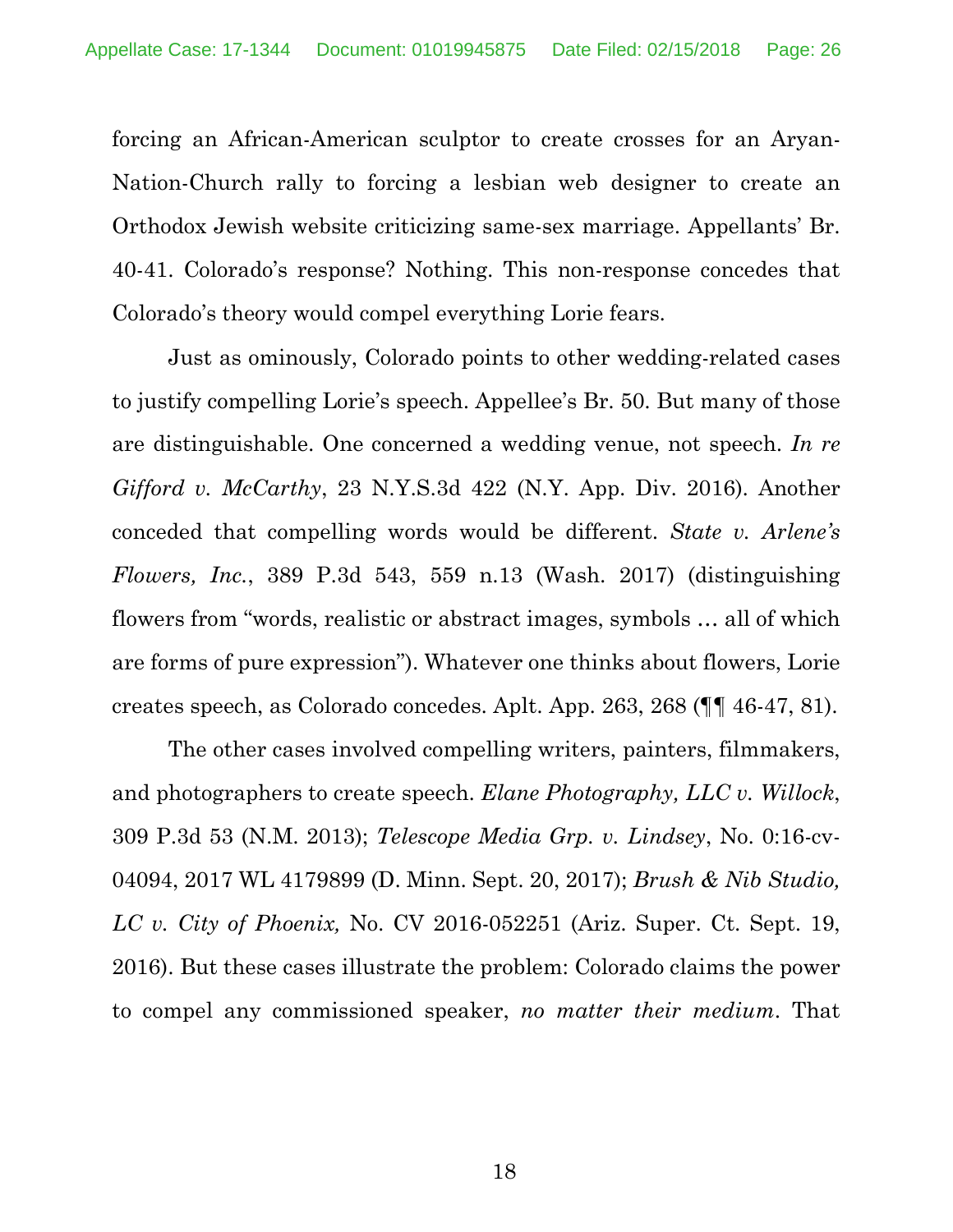expansive scope is not a reason to accept Colorado's theory. It's a reason to reject it.<sup>6</sup>

Unlike these outlier opinions, most courts follow the traditional path: construe laws to not compel commissioned speech or stop laws from doing so on First Amendment grounds. *See e.g.*, *Wichita Eagle & Beacon Publ'g Co. v. N.L.R.B.*, 480 F.2d 52, 53 (10th Cir. 1973) (refusing to interpret NLRA to impact newspaper's editorial judgment); *Groswirt v. Columbus Dispatch*, 238 F.3d 421, \*2 (6th Cir. 2000) (unpublished) (holding that newspaper had First Amendment right not to publish someone else's letter); *Treanor v. Wash. Post Co.*, 826 F. Supp. 568, 569 (D.D.C. 1993) (interpreting ADA to allow newspaper to decline advertisement because alternative "would likely be inconsistent with the First Amendment").

### **D. The publication ban silences speech based on content and viewpoint.**

Colorado's attempt to restrict speech fails just like its attempt to compel speech. Colorado does not deny that CADA bans Lorie's desired website statement based on content and viewpoint. It rather excuses the ban, saying Lorie can say something else—either a general message about same-sex marriage or a disclaimer. Appellees' Br. 41-42. But "[courts] have consistently rejected the suggestion that a government

 $\overline{a}$ 

<sup>6</sup> Notably, both *Brush & Nib* and *Telescope Media* found standing for speech-mandate claims akin to Lorie's here.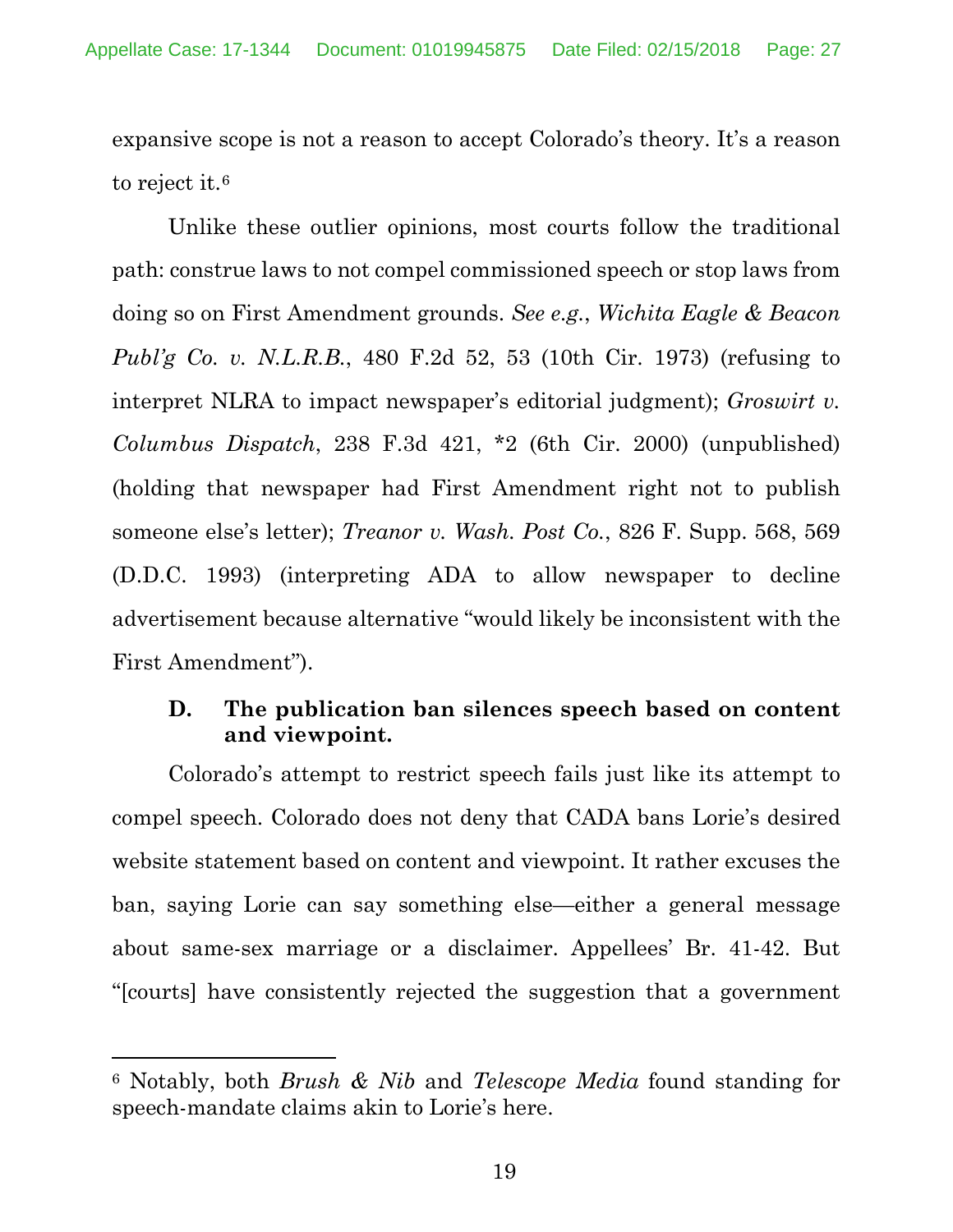may justify a content-based prohibition by showing that speakers have alternative means of expression." *Consol. Edison Co. of N.Y., v. Pub. Serv. Comm'n*, 447 U.S. 530, 541 n.10 (1980). Moreover, Lorie has a particular message she wants to say about the value of one-man/one-woman marriage. Colorado's proposed alternatives say something completely different. They are not interchangeable. *Riley*, 487 U.S. at 790-91 ("The First Amendment mandates that … speakers, not the government, know best both what they want to say and how to say it.").

Colorado then tries to justify restricting Lorie's statement by likening it to a "White Applicants Only" sign. Appellees' Br. 42. But that comparison falters because the latter "is intended to induce or commence illegal activities"—race-based employment discrimination. *United States v. Williams*, 553 U.S. 285, 298 (2008). It is speech that carries out, i.e., is incidental to, *illegal conduct*. In contrast, Lorie's statement does not discuss much less commence anything illegal. It discusses her beliefs about marriage and her right to not promote certain messages.7

The comparison also falters because declining to hire a class of people because of their race is nothing like declining to speak a message

 $\overline{a}$ 

<sup>7</sup> This point distinguishes cases like *Giboney v. Empire Storage & Ice Co.*, 336 U.S. 490 (1949) that outlaw speech commencing proscribable conduct. There is a stark difference between regulating speech that "cause[s] or threaten[s] *other* illegal conduct" and trying to re-label protected "speech itself" as illegal conduct. Eugene Volokh, *The "Speech Integral to Criminal Conduct" Exception*, 101 Cornell L. Rev. 981, 1011 (2016) (explaining this point).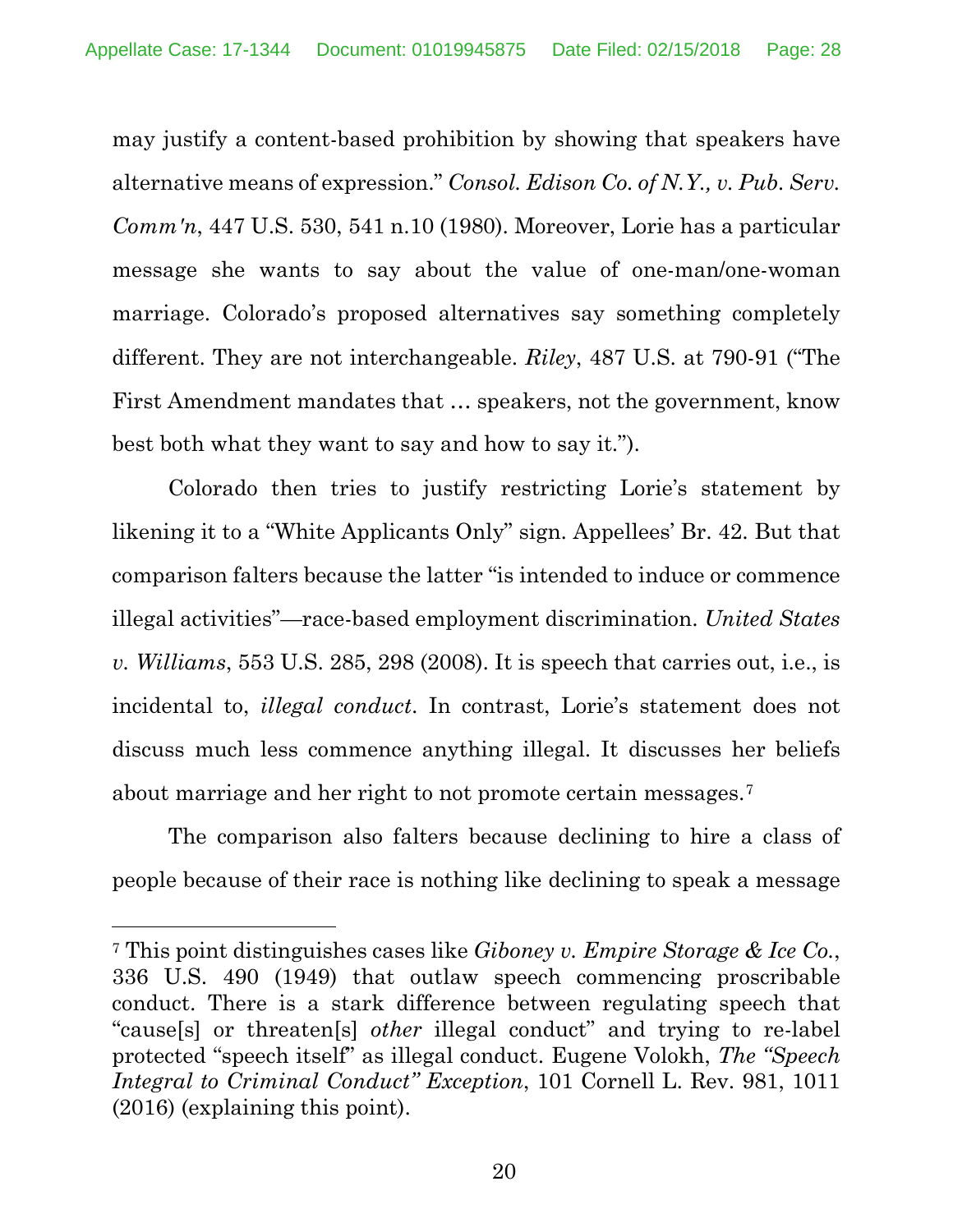celebrating same-sex marriage. One seeks to subjugate an entire class; the other is held "in good faith by reasonable and sincere people here and throughout the world." *Obergefell v. Hodges*, 135 S. Ct. 2584, 2594 (2015). One turns on the status of who walks through the door; the other turns on the message a speaker is asked to convey.

Lorie exemplifies the difference. She will happily create a website for a lesbian woman celebrating her birthday or a website for a gay father celebrating his daughter's wedding to a man. But she cannot create websites with certain messages, including those celebrating same-sex marriage, *for anyone*—whether a heterosexual father seeking to celebrate his daughter's wedding to a woman or a church seeking to highlight same-sex weddings in its chapel or an advocacy group seeking to promote a rally supporting same-sex marriage. As these examples show, it is not about the status of who walks in the door but the message of what goes on the site.8 And that—unlike the "No White Applicants" sign—is protected by the First Amendment.

 $\overline{a}$ 

<sup>8</sup> The ACLU tries to twist this distinction, claiming Lorie discriminates because she declines websites promoting same-sex marriage "regardless of the requested text or design." ACLU Br. 7. But every website for a same-sex wedding contains text or design celebrating same-sex marriage. Aplt. App. 268 (¶¶ 81-83). The ACLU's objection is like accusing an atheist of discrimination if she cannot create any website promoting churches "regardless of the requested text or design." The ACLU simply tries to convert any speaker's objection to same-sex marriage into per se sexual orientation discrimination.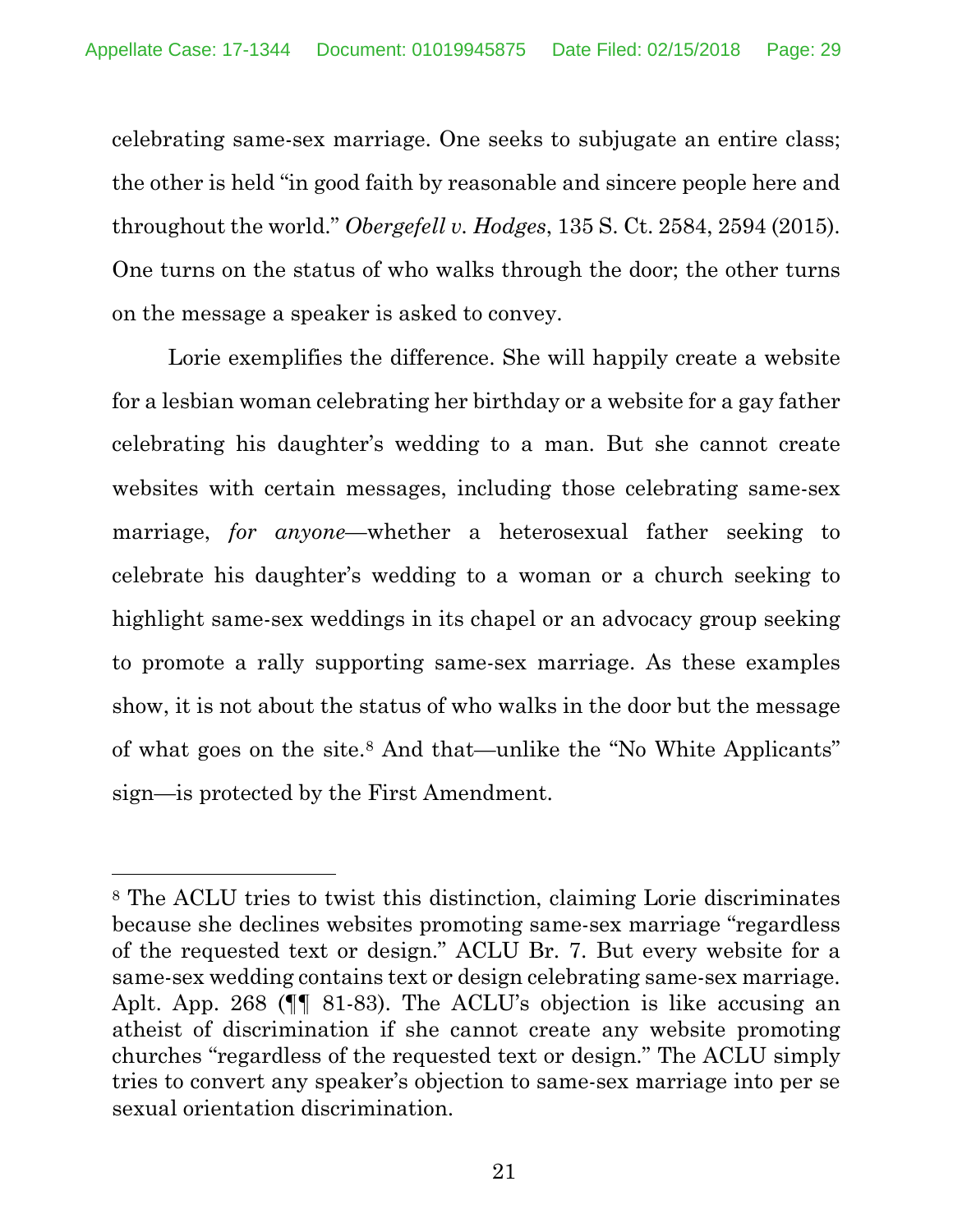### **E. The speech mandate and publication ban impose unconstitutional conditions.**

To ban Lorie's speech, or compel it, in the way Colorado desires also violates the unconstitutional conditions doctrine. This doctrine recognizes an independent constitutional violation when the government forces an individual to choose between constitutional rights. *Perry v. Sindermann*, 408 U.S. 593, 597 (1972) (noting that government "may not deny a benefit to a person on a basis that infringes [her] constitutionally protected interests—especially, [her] interest in freedom of speech").

In response, Colorado claims that it has withheld no benefit because operating a business is not a liberty interest. Appellees' Br. 51. But that is not true. *See Greene v. McElroy*, 360 U.S. 474, 492 (1959) (recognizing a liberty interest in "follow[ing] a chosen profession free from unreasonable governmental interference"). By threatening punishment, Colorado forces Lorie to choose between her rights. She can either enjoy the benefit of running a family business free of unreasonable punishment, or free speech.

### **F. The speech mandate and publication ban violate Lorie's free exercise and equal protection rights.**

Colorado's application of CADA also burdens Lorie's free exercise and equal protection rights. In both contexts, Colorado targets her beliefs, but not the opposing viewpoint. Appellants' Br. 44-50. Although Lorie set forth both claims separately in Appellants' Brief, *id.*, Colorado responded to both claims jointly, focusing only on three evidentiary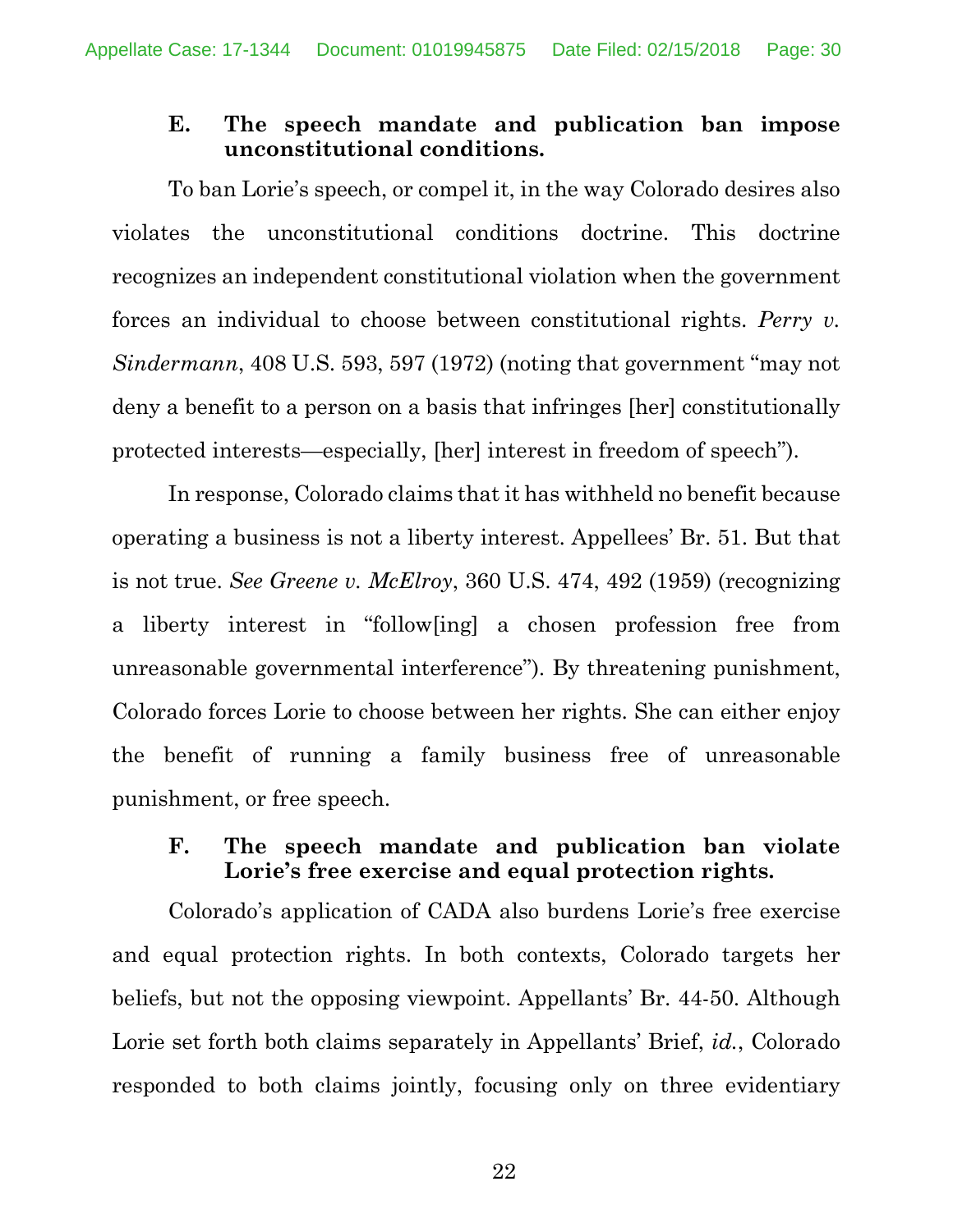points. Appellees' Br. 43-47. For brevity, Lorie follows that structure here.

First, Colorado contests the consideration of Commissioner Rice's alarming statements because Colorado refused to stipulate to them. Appellees' Br. 44-45; Aplt. App. 254. But that merely rehashes Colorado's objection to this Court considering information from a government record. *See supra* n.3. Further, Commissioner Rice's statements were made during an official adjudication, no member of the board objected to them, and they appear in the *Masterpiece* record. So this Court can take judicial notice of them. *United States v. Ahidley,* 486 F.3d 1184, 1192 n.5 (10th Cir. 2007) (allowing notice of "publicly-filed records in our court and certain other courts"). And Colorado has not even attempted to carry its burden to remove the taint of those statements. Appellants' Br. 47-48.

Quite the opposite. Colorado made nearly identical sentiments in its response brief. Appellees' Br. 57 (stating for example that "religion may not be used to perpetuate discrimination against individuals"). So, while Colorado tries to white-wash Commissioner Rice's statements as "general" or "historic," its recent statements reveal the same hostility towards Lorie's beliefs. Appellees' Br. 44

Next, Colorado urges this Court to disregard the Azucar Bakery, Le Bakery Sensual, and Gateaux adjudications, even though Colorado stipulated to their admission. Aplt. App. 260-61, 310-63 (¶¶24-28, Ex. C-L). But those decisions were affirmed by the board and are relevant in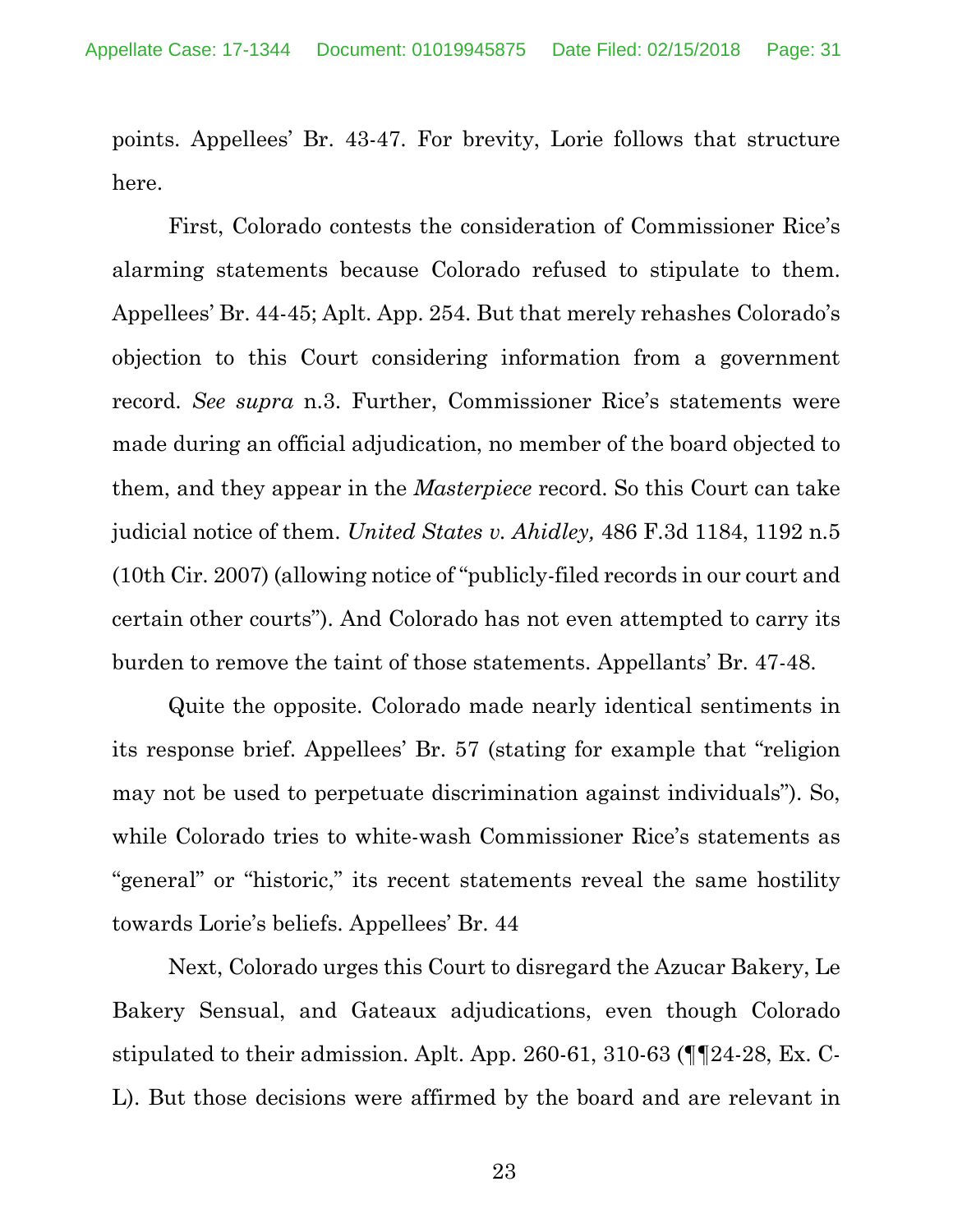the free exercise and equal protection context because they show that Colorado favors cake artists who support same-sex marriage over those who oppose it. *Id.*

To rebut this, Colorado repeats its already discredited charge that Lorie discriminates based on sexual orientation. Appellees' Br. 45-47. But this time, Colorado accentuates its mistake, for it excuses the bakeries that declined requests based on their "offensive message." *Id*. That message, though, was requested by someone of a protected class and referenced a trait (a Bible verse) distinctive of that class. In other words, the message and protected status overlapped. Yet Colorado exonerated the bakeries while condemning Lorie for the same. The only difference is that Lorie's protected class always loses, unable to decline messages or get their messages made. That unequal treatment and targeting violates both free exercise and equal protection.

Finally, Colorado seeks to avoid its violation of the hybrid-rights doctrine by claiming waiver. Appellees' Br. 47. The hybrid-rights doctrine is a free-exercise argument, not a freestanding waivable claim. *Citizens United v. Fed. Election Comm'n*, 558 U.S. 310, 331 (2010) (allowing plaintiffs to raise a new argument on appeal to support a "consistent claim" that a statute violated First Amendment).

On the merits, Colorado asks the Court to reject the hybrid-rights doctrine because other circuits have. Appellees' Br. 47. This Court disagrees. *Axson-Flynn v. Johnson*, 356 F.3d 1277, 1295-97 (10th Cir.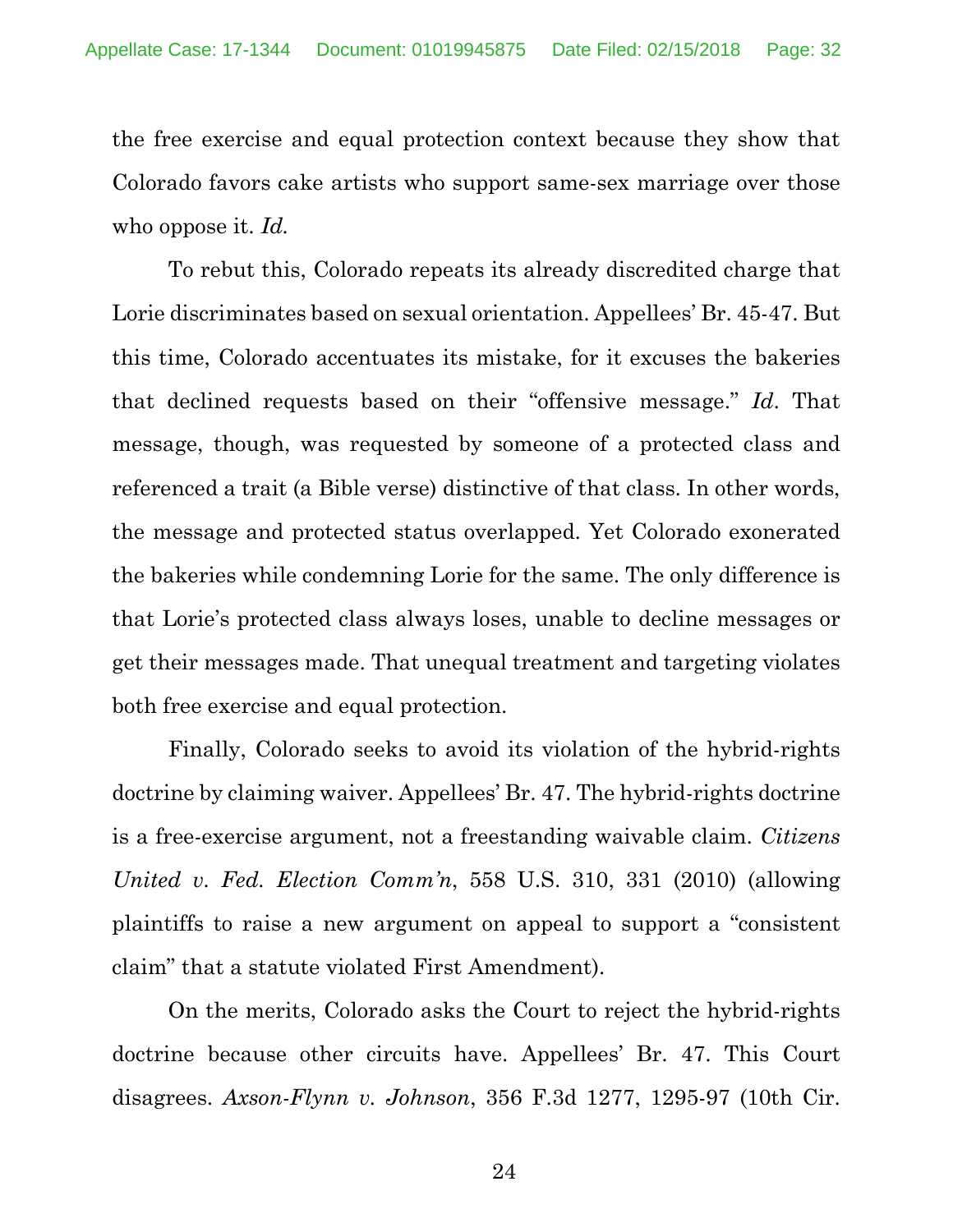2004). And this case offers a paradigmatic example of hybrid-rights: compelling speech religiously objected to. *Emp't Div., Dep't of Human Res. of Or. v. Smith*, 494 U.S. 872, 881-82 (1990) (citing *Wooley* and *Barnette* as examples of hybrid-rights cases). Colorado gives no substantive reason to reject this doctrine here.

#### **G. The speech mandate and publication ban fail strict scrutiny.**

Because CADA violates Lorie's constitutional rights to free speech, free exercise, and equal protection, strict scrutiny applies. This means Colorado must show that CADA's application to Lorie is narrowly tailored to serve a compelling state interest. Appellants' Br. 51-54.

But in response, Colorado ignores Lorie's arguments that (1) she does not discriminate based on sexual orientation; (2) Colorado must but does not provide a particularized rather than a generalized interest; (3) there are less restrictive alternatives the state could use to stop discrimination without harming Lorie; and (4) CADA is under-inclusive in minimizing dignity harm. Instead, Colorado spends pages reciting the evils of discrimination and the value of public accommodations laws. Lorie contests neither. *Id*. But these arguments do not justify compelling Lorie's speech when she serves everyone and declines requests based on their message.

Colorado also spends pages citing cases condemning race and sex discrimination. But none of those cases involved compelled speech or any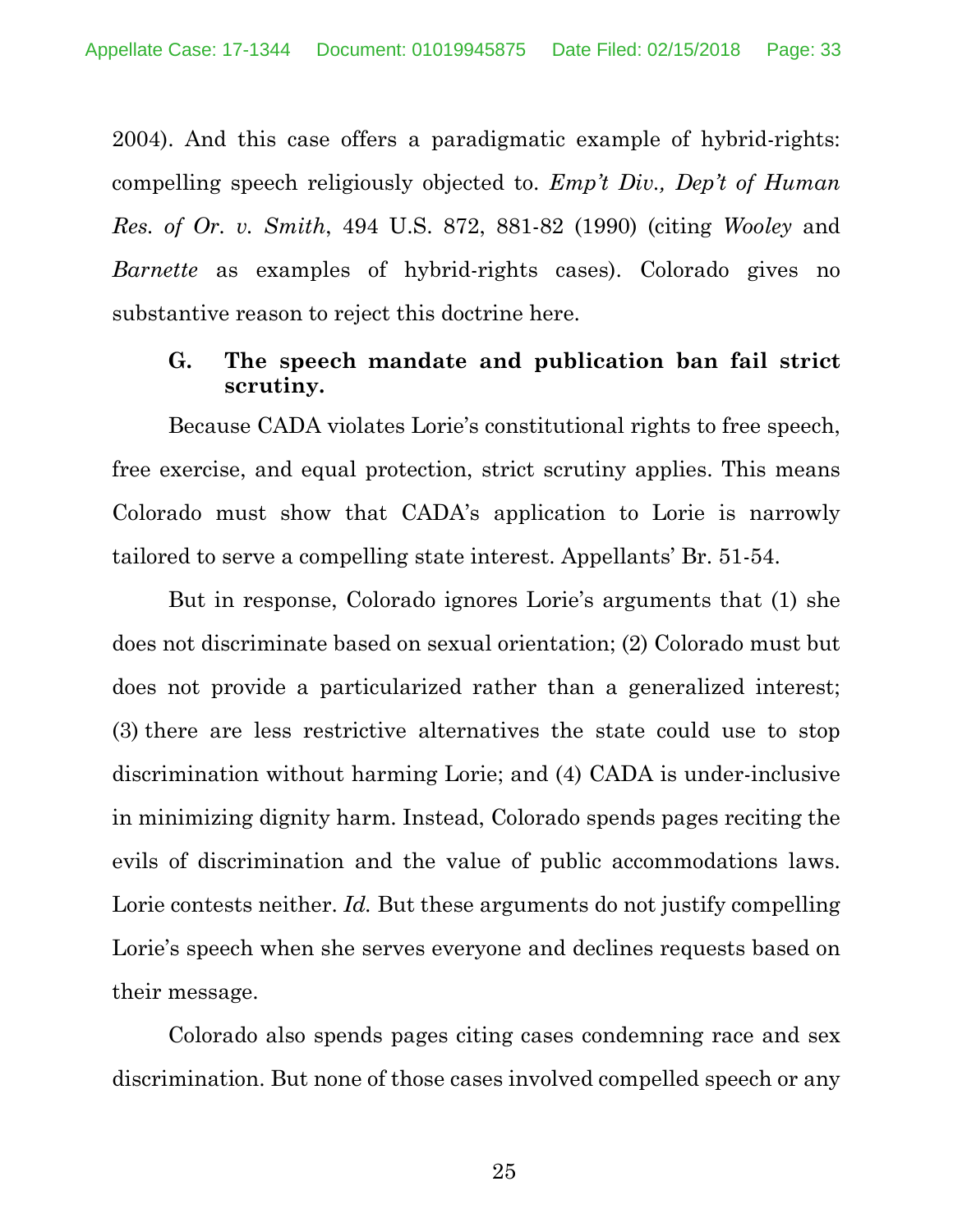burden on expression. The only cases about sexual orientation discrimination it cites did not consider the medium at issue to be expressive. *Arlene's Flowers*, 389 P.3d at 559 n.13; *Craig v. Masterpiece Cakeshop, Inc.*, 370 P.3d 272, 288 (Colo. App. 2015). Here, though, Colorado concedes there is speech. Aplt. App. 263, 268 (¶¶45, 46, 81). And where the parties do that, no federal court has ever found a compelling interest to compel speech. This Court should not be the first.

## **H. The publication ban is vague, overbroad, and allows unbridled discretion.**

Unlike the as-applied problems discussed above, the publication ban also suffers from facial vagueness, overbreadth, and unbridled discretion. While Colorado attempts to evade this overbreadth and unbridled discretion problem by claiming waiver, Appellees' Br. 52, that is wrong. Lorie briefed both issues below. Pls.' Mot. for Summ. J. and Mem. in Supp. 45-49, ECF 48. And because Colorado does not respond to the substance of these claims, it concedes them.

As to vagueness, Colorado mistakenly argues that Lorie has not identified any protectable interest protected by the Due Process Clause. Appellees' Br. 52-53. But "free speech is [both] a liberty interest protected by due process" and an "independent source of [the] vagueness doctrine." *Finley v. Nat'l Endowment for the Arts*, 100 F.3d 671, 675 n.4 (9th Cir. 1996), *rev'd on other grounds*, 524 U.S. 569 (1998). By chilling Lorie's speech (and others), CADA deprives that interest.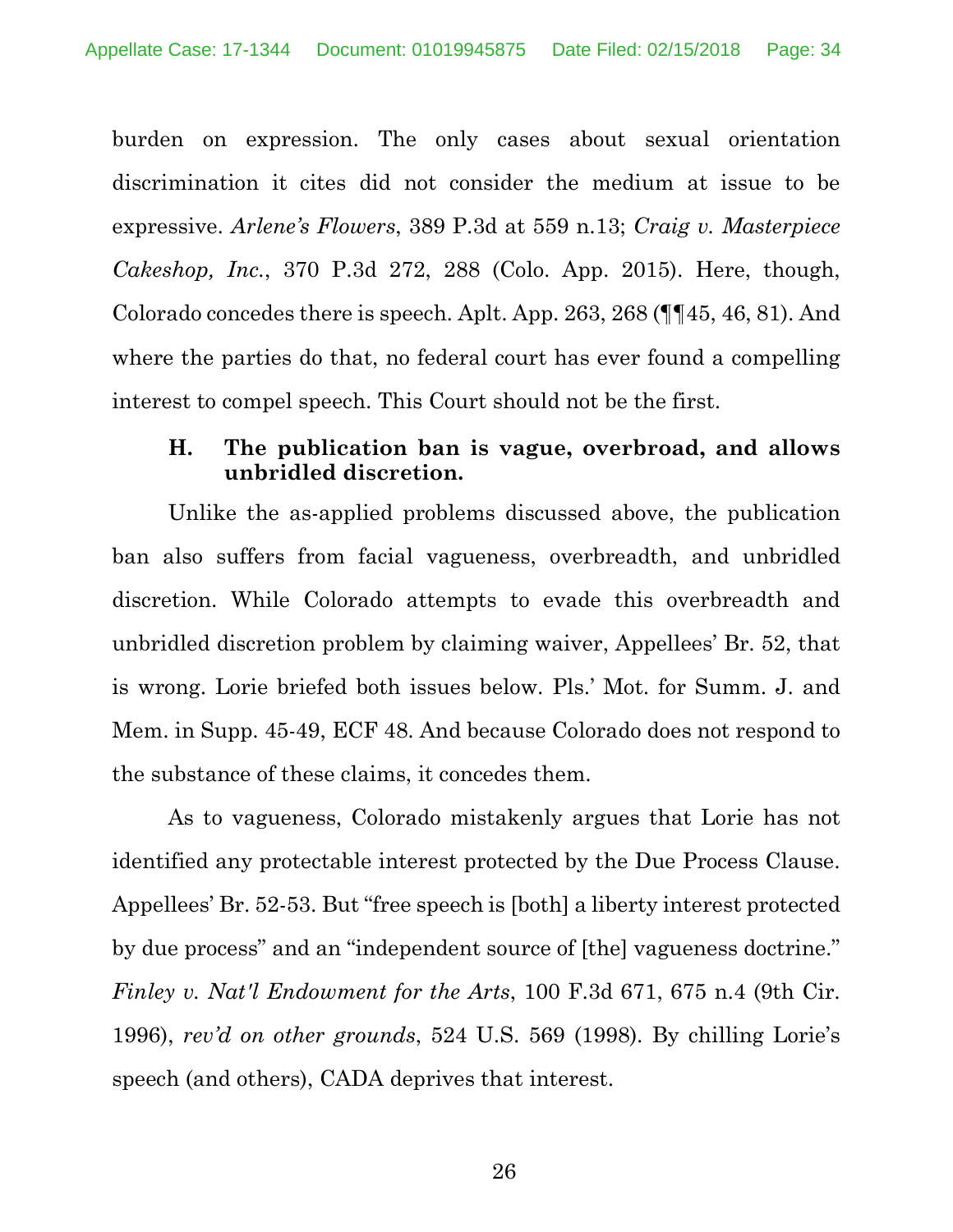On the merits, Colorado fares no better. It ignores the cases that found identical language to be overbroad, Appellants' Br. 55, and instead tries to cite dictionary definitions to prove the language's clarity. But dictionary definitions do not clarify subjective terms. Accordingly, courts have found many of the definitions Colorado cites to be vague or overbroad. *See e.g., McCauley v. Univ. of Virgin Islands*, 618 F.3d 232, 248-49 (3d Cir. 2010) (invalidating ban on "offensive" signs as overbroad); *United Food & Commercial Workers Union v. Sw. Ohio Reg'l Transit Auth.*, 163 F.3d 341, 360 (6th Cir. 1998) (finding term "aesthetically pleasing" too vague). As these vague definitions show, the publication ban's terms leave speakers unable to determine what speech is lawful or unlawful, and officials with the power to label any speech critical of a protected class as illegal. That violates the vagueness, overbreadth, and unbridled discretion doctrines.

### **I. Lorie satisfies the remaining factors for a preliminary and permanent injunction.**

Because Lorie succeeds on her claims, she meets the remaining three injunction factors, irreparable harm, balance of equities, and the public interest. Appellants' Br. 56-57 (citing cases for this point).

Rather than distinguish these cases, Colorado mostly repeats its discrimination and standing arguments Lorie refuted above. Appellees' Br. 55-58. Colorado also recites the district court's flawed harm analysis. Id. But this overlooks that Colorado stipulated to Lorie's speech being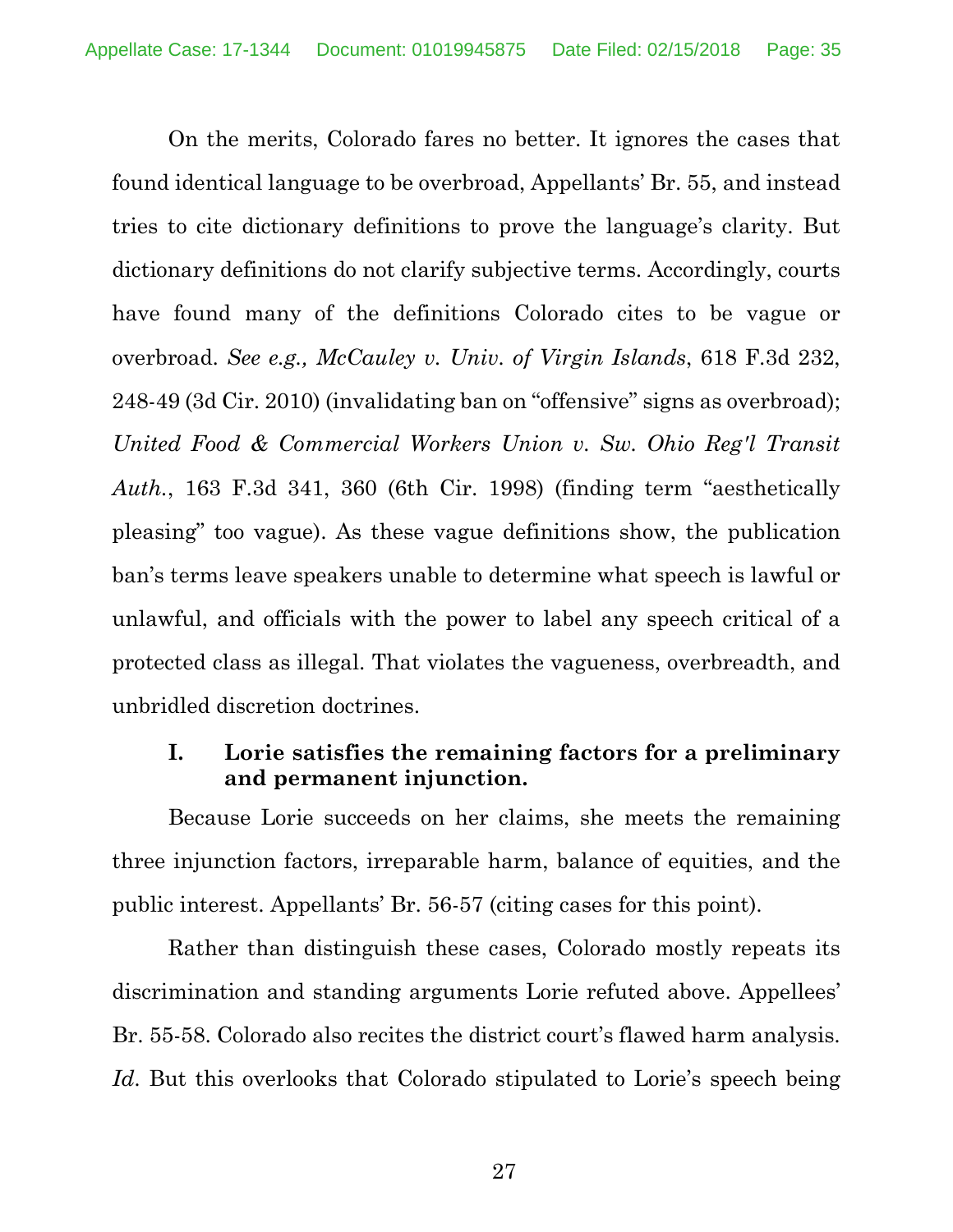chilled, Aplt. App. 270 (¶¶ 95-96), and that the district court's harm analysis contradicts itself. For it found "a chilling effect" on speech, Aplt. App. 374 ("This is sufficient to show a chilling effect" on speech), and irreparable harm to support standing for Lorie's publication ban claims, but then stayed the case anyway based on lack of financial harm ignoring the constitutional harm it previously identified. Aplt. App. 375. This Court should not credit this contradictory finding. Rather, it should find as all other courts have: the violation and chilling of constitutional freedoms deserves injunctive relief.

### **Conclusion**

Cutting through its arguments, Colorado seeks one thing: the power to transform Lorie's speech into conduct through a mere say so. Yet a government that can do that to Lorie's speech can do it to anyone else's too. Society is more civil, more pluralistic and more free when speakers on all sides get to control what they say. That is all Lorie asks for here.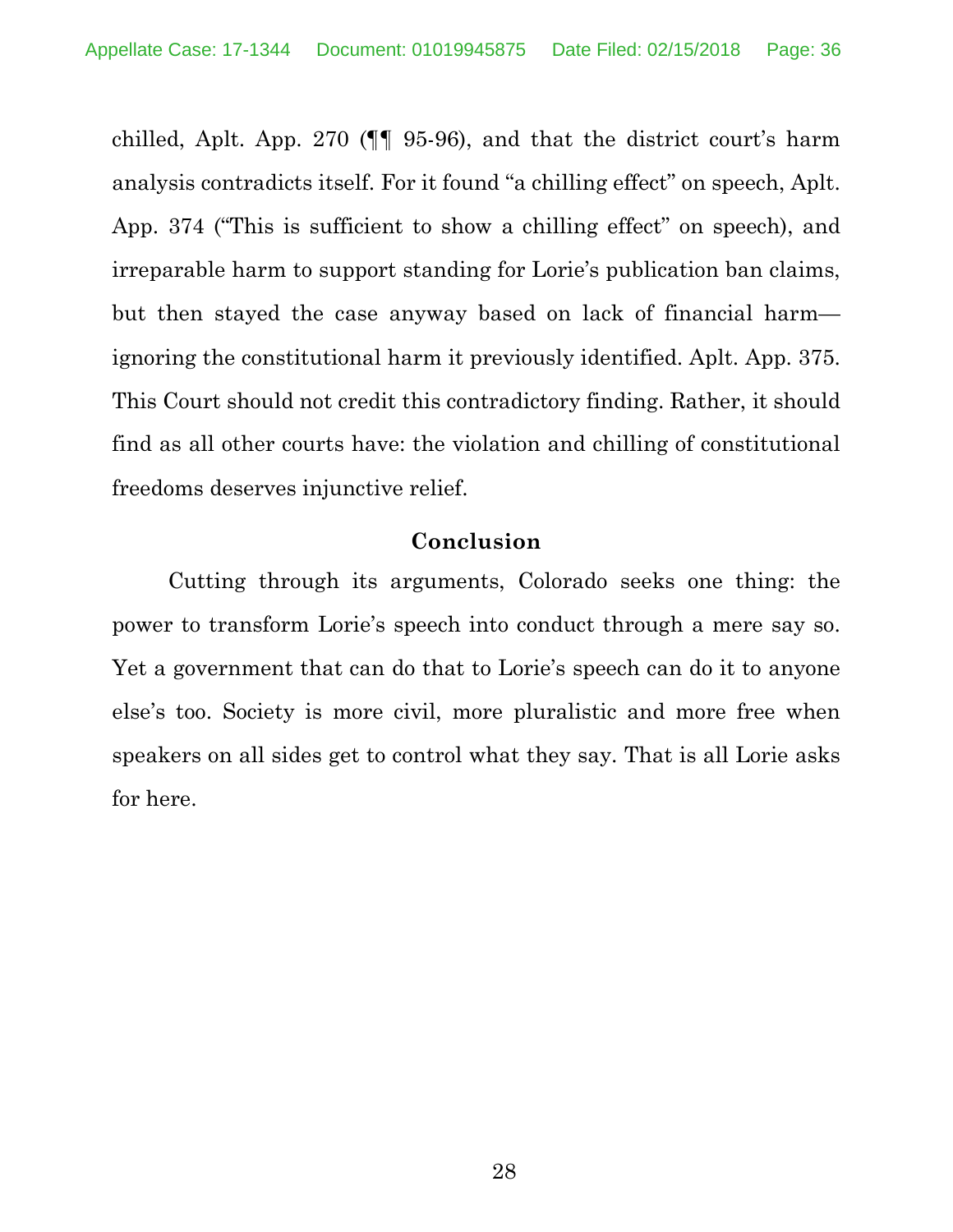Dated: February 15, 2018

Respectfully submitted,

s/ Jonathan A. Scruggs Kristen K. Waggoner Jonathan A. Scruggs Katherine L. Anderson Alliance Defending Freedom 15100 N. 90th Street Scottsdale, AZ 85260 (480) 444-0020 kwaggoner@ADFlegal.org jscruggs@ADFlegal.org kanderson@ADFlegal.org

David A. Cortman Rory T. Gray Alliance Defending Freedom 1000 Hurricane Shoals Rd., NE Suite D-1100 Lawrenceville, GA 30043 (770) 339-0774 dcortman@ADFlegal.org

Michael L. Francisco MRD Law 3301 West Clyde Place Denver, CO 80211 (303) 325-7843 michael.francisco@mrd.law

*Attorneys for 303 Creative LLC and Lorie Smith*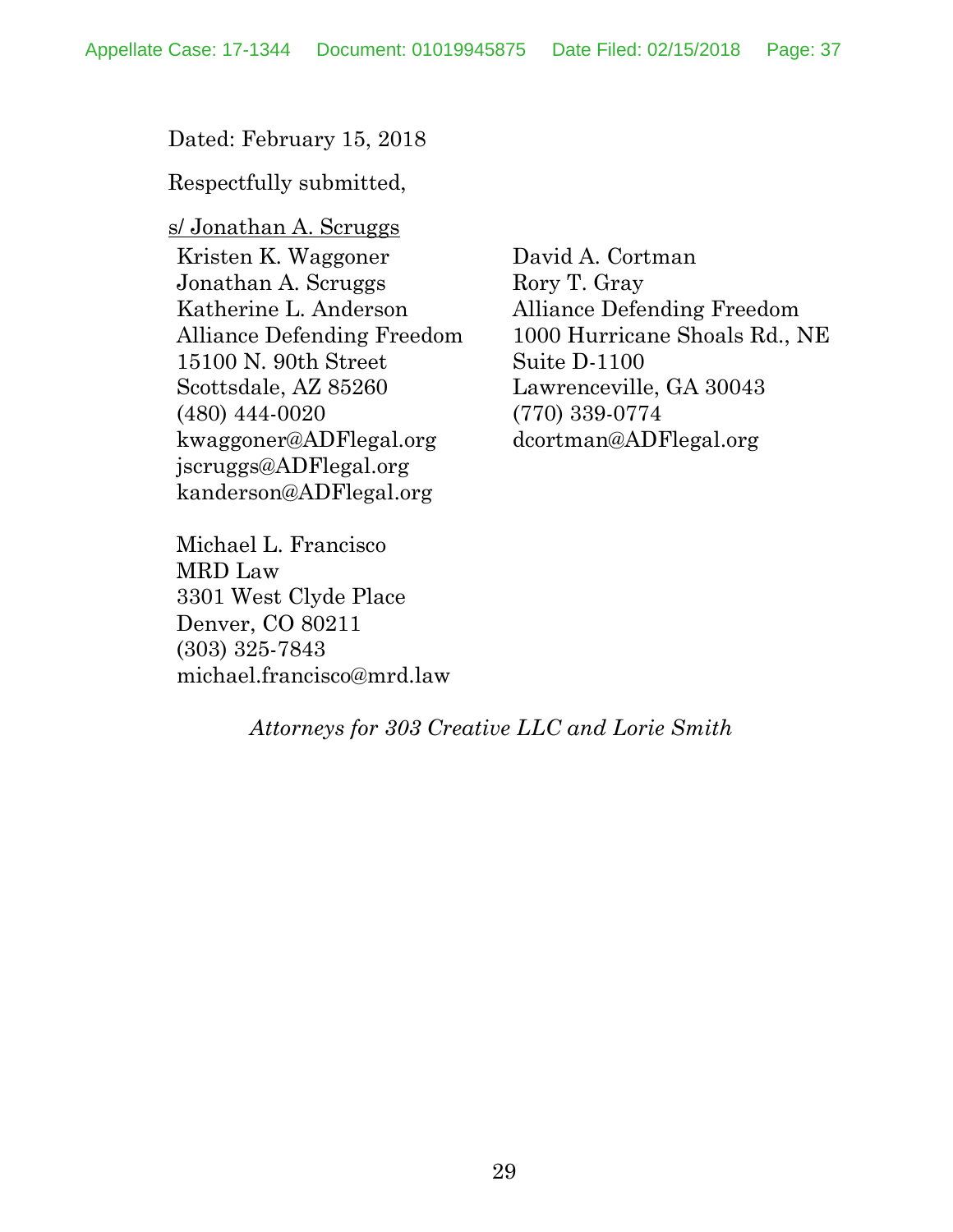**Certificate of Compliance with Rule 32(A)** Certificate of Compliance with Type-Volume Limitation, Typeface Requirements, and Type Style Requirements

1. This brief complies with the type-volume limitation of Fed. R. App. P. 32(a)(7)(B) because this brief contains 6,489 words, excluding the parts of the brief exempted by Fed. R. App. P. 32(f).

2. This brief complies with the typeface requirements of Fed. R. App. P. 32(a)(5) and the type-style requirements of Fed. R. App. P. 32(a)(6) because it has been prepared in a 14-point proportionally spaced Century Schoolbook typeface using Microsoft Word 2013.

Date: February 15, 2018 s/ Jonathan A. Scruggs Jonathan A. Scruggs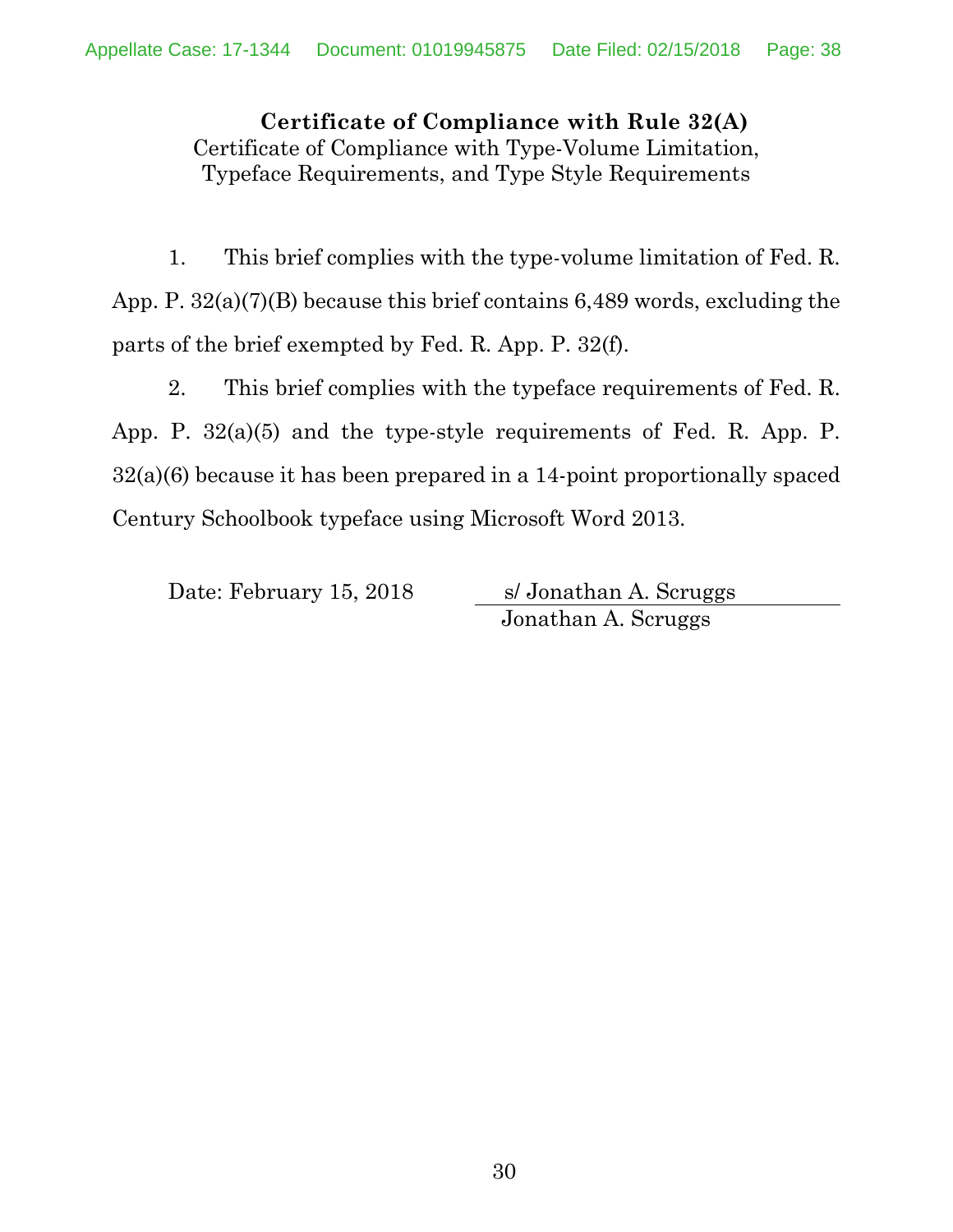# **Certificate of Digital Submission**

1. I hereby certify that all required privacy redactions have been made.

2. I hereby certify that hard copies of the foregoing Appellants' Reply Brief will be submitted to the Court pursuant to 10th Cir. R. 31.5 and will be exact copies of the version submitted electronically via the court's ECF system.

3. I hereby certify that this document has been scanned for viruses with the most recent version of a commercial virus scanning program, Traps Advanced Endpoint Protection, Version 4.1.2, and is free of viruses according to that program.

Date: February 15, 2018 s/ Jonathan A. Scruggs

Jonathan A. Scruggs